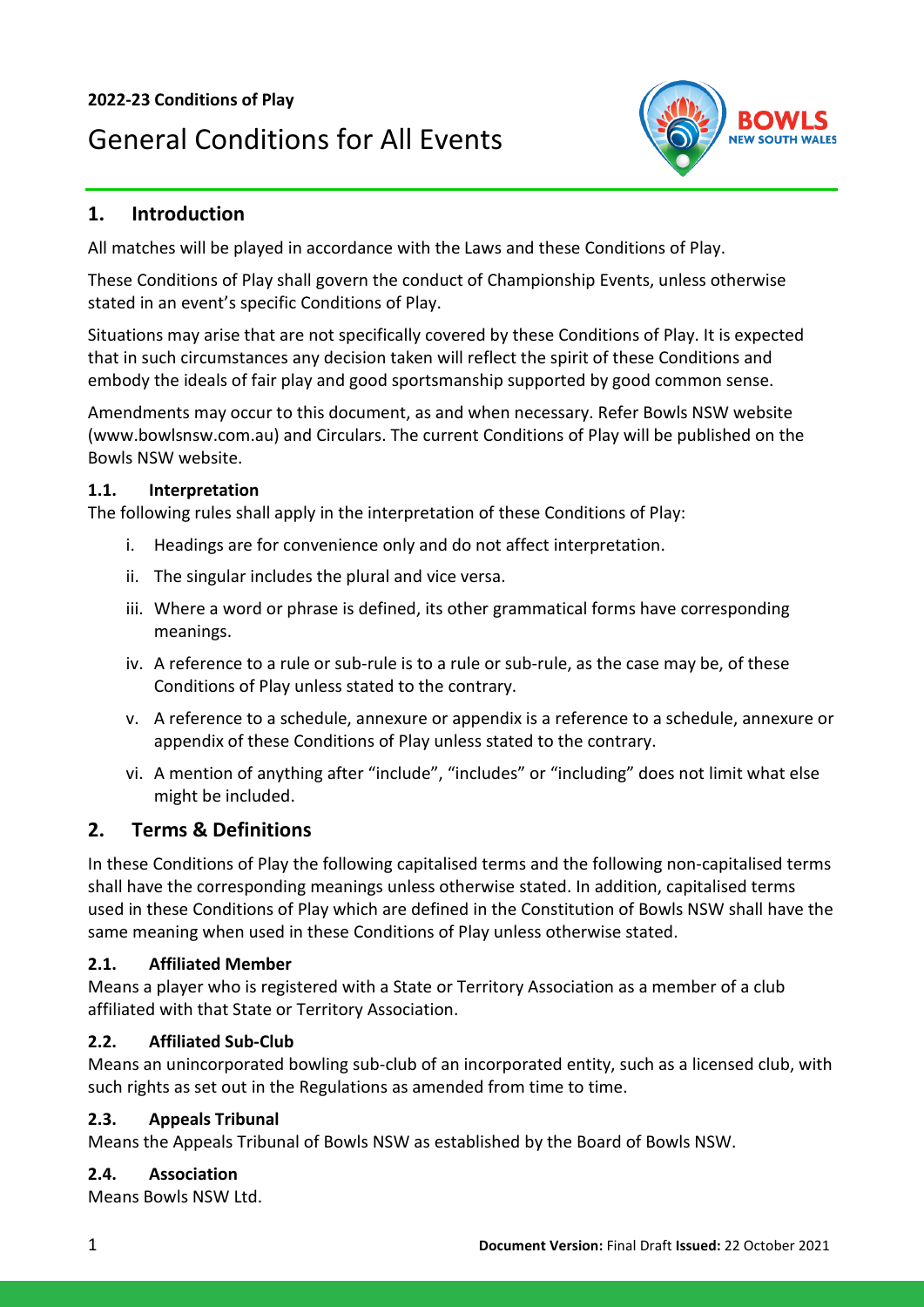### **2.5. Championship Events**

Means events which are under the control of these Conditions of Play, which are listed in Condition 11.

### **2.6. Championship Event Attire Policy**

Means the Championship Event Attire Policy available on the Bowls NSW website.

### **2.7. Attire**

Means articles of clothing as worn by players during Championship Events in accordance with the Championship Event Attire Policy.

### **2.8. BA**

Means Bowls Australia Incorporated, the Australian national governing body for the sport of lawn bowls.

### **2.9. Board**

Means the Board of Bowls NSW Ltd.

### **2.10. Bowling Member**

Means a natural person who has paid the appropriate membership fees, if any, to a Club for the current financial year and who is entitled to play bowls at that Club by virtue of their membership and is registered with Bowls NSW as a member of that club.

### **2.11. Bowling Season**

Means the period that commences July  $1<sup>st</sup>$  and concludes the following June 30<sup>th</sup> in each year.

### **2.12. Bowls NSW**

Means Bowls NSW Ltd.

### **2.13. Clearance and Registration Transfer Application**

Means an application to Bowls NSW to transfer the registration of a player between Clubs.

### **2.14. Cleared**

Means that a player's Clearance and Registration Transfer Application form has been lodged with and accepted by Bowls NSW.

### **2.15. Club and Sub-Club**

Means both Member Clubs and Affiliated Sub-Clubs.

### **2.16. Competition**

Means a specific bowls event under the control of these Conditions of Play, or under the control of Bowls NSW.

### **2.17. Completion Date**

Means the last date on which play in a specific competition is scheduled.

### **2.18. Conditions of Play**

Means the rules governing how a competition is played.

### **2.19. Constitution**

Means the Constitution of Bowls NSW.

#### **2.20. Controlling Body**

Means the body with immediate control over the Conditions of Play for that competition.

Authority may be delegated under the Conditions of Play to the Controlling Body of the Zone, Region or District, which may in turn delegate to the District and/or host Club for the conduct of Championship Events.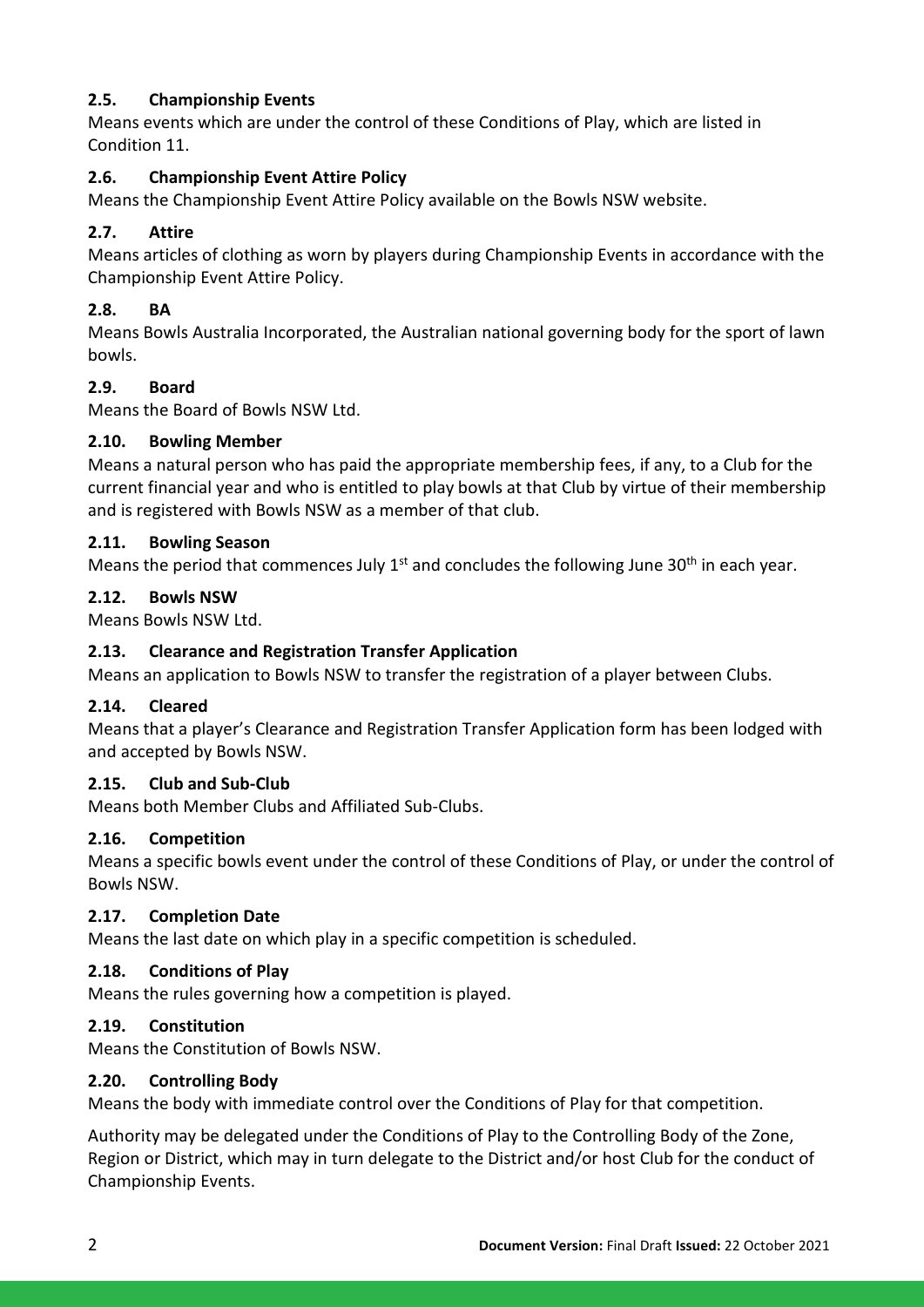### **2.21. Controlling Body Representative**

Means the person(s) appointed to act as and represent the Controlling Body during play of an Championship Event.

### **2.22. Declared Club**

Means the Club with which a player shall play their Championship Events in a Bowling Season in accordance with these Conditions of Play.

### **2.23. District**

- i. Means
- ii. A division of a Zone as recognised under the Constitution and Regulations of Bowls NSW, previously defined under the RNSWBA Constitution & Regulations.
- iii. A division of a Region as recognised under the Constitution and Regulations of Bowls NSW, previously defined under the Constitution and Regulations of WBNSW.

### **2.24. Geographic Draws**

Means a draw is established with consideration to geographical location of participants.

### **2.25. Host Venue**

Means the Club on whose green matches within a competition are to be played.

### **2.26. International / Interstate Event**

Means an event played between National representatives or State (or Territory) representatives, respectively.

### **2.27. Junior Bowler**

Means a bowler who is under the age of 18 years as at the completion date of the competition.

### **2.28. Justifiable Cause**

Means unforeseen or urgent circumstances which would cause serious detriment and disadvantage to participants in the absence of the postponement of the playing of an Championship Event under those circumstances.

### **2.29. Laws**

Means the Laws of the Sport of Bowls.

Crystal Mark 3rd Edition, Version 3.2 June 2020 and including Domestic Regulations for play in Australia and as amended, modified or replaced from time to time.

### **2.30. Match Committee**

Means the Controlling Body of Bowls NSW or of a Zone, Region, District or Club as the case may be.

### **2.31. Matches and matches**

Means a game or games of bowls played within a competition.

### **2.32. Member Club**

Means a club who is recognised as a member of Bowls NSW in accordance with the Constitution and Regulations.

### **2.33. National Umpire**

Means a person who holds a current accreditation as a Lawn Bowls umpire.

### **2.34. Order of Precedence**

Means the priority for matches to be played in accordance with these Conditions of Play as set out herein.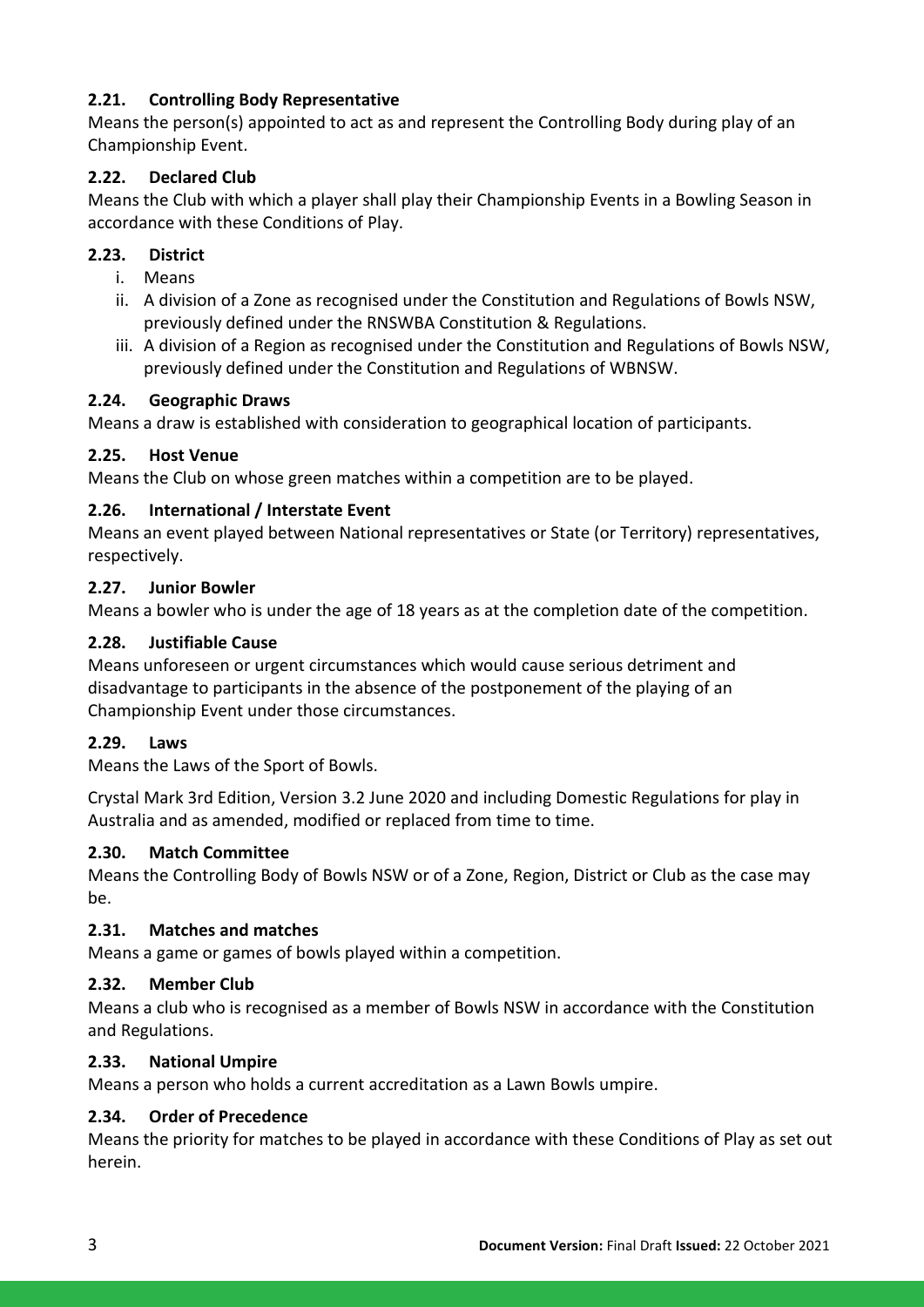### **2.35. Over 40s Eligibility**

Means a bowler who is aged 40 years or over AND 59 years or under (see separate Over 40s Conditions of Play).

### **2.36. Previous Season Grading**

Means the established grade of a player during their previous Bowling Season.

### **2.37. Player and player**

Means any Bowling Member and any Junior Bowling Member participating in an Championship Event.

### **2.38. Policy**

Means any policy of Bowls NSW.

### **2.39. Region**

Means a Region Association as established under the Bowls NSW Constitution and Regulations, as previously recognised under WBNSW Constitution and Regulations.

### **2.40. Regulations**

Means any regulations of Bowls NSW.

### **2.41. Replacement Player**

Means a player approved to take the place of a constituted player in a competition in accordance with these Conditions of Play.

### **2.42. RNSWBA**

Means the former Royal NSW Bowling Association.

### **2.43. Substitute**

Means a player approved to play in place of an unavailable player in accordance with these Conditions of Play.

### **2.44. Senior Bowler**

Means a bowler who is aged 60 years or over as at the date specified in the Conditions of Play for that Senior Event.

### **2.45. State**

Means New South Wales, Bowls NSW or other State or Territory Bowling Association.

### **2.46. State Match Committee**

Means the State Match Committee of Bowls NSW, which is the Controlling Body for all Championship Events.

### **2.47. Reserve Bowler**

Means a player who:

- has a Previous Season Grading of Grade 5, Grade 6 or Grade 7 or who has no Previous Season Grading and did not play 50% or more matches in the current or previous season in Division 1 or Division 2 Single Gender Pennants **and**
- is not graded in the current season higher than Grade 5 at the close of entries for that Championship Event.

#### **2.48. State Pennant Finals Series**

Means the series of matches played between qualifiers to determine the winner of each State Pennant.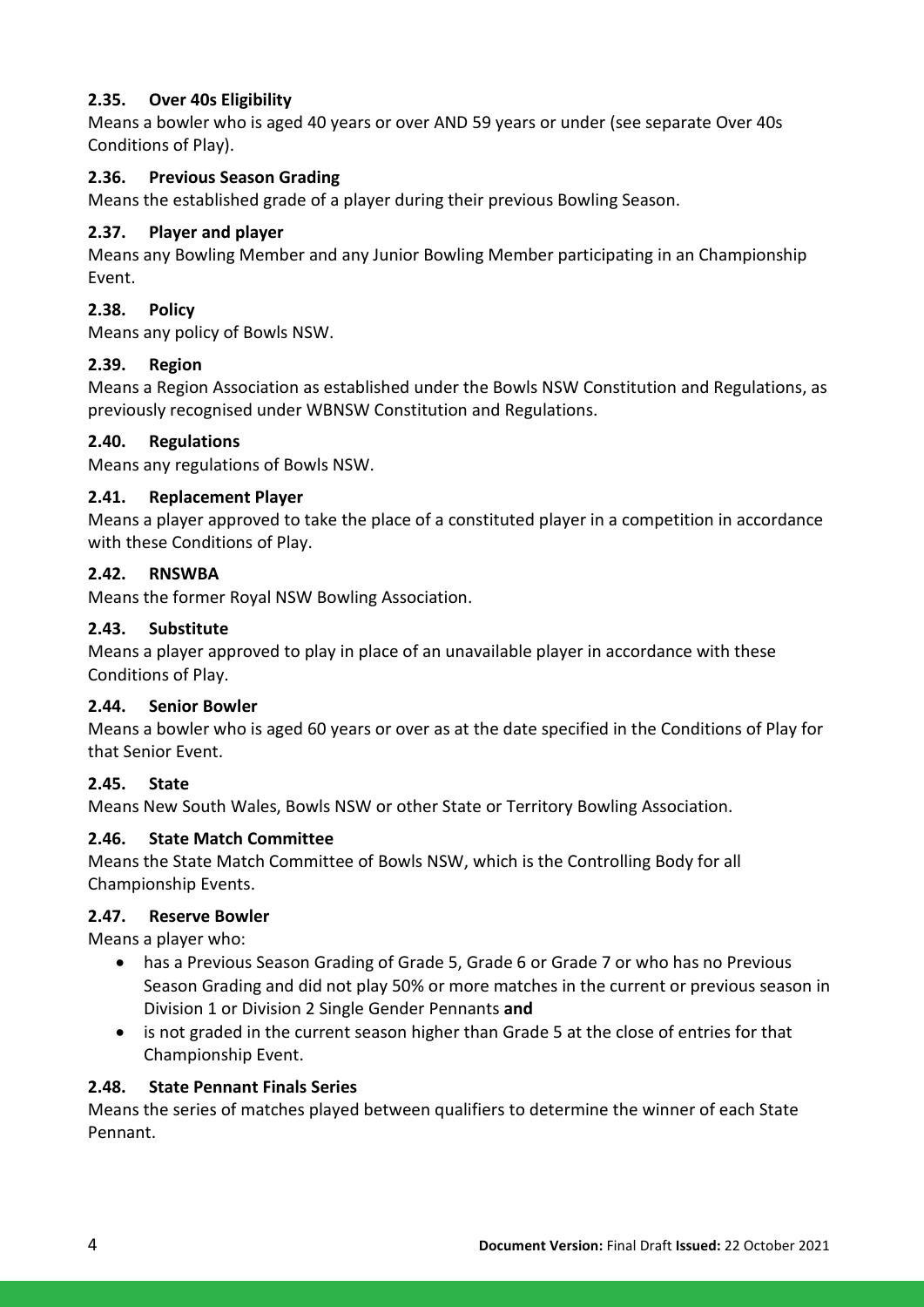### **2.49. Umpires Committee or Panel**

Means the Committee or Panel that organises and/or controls the umpires within Bowls NSW, a Zone, District or Club.

### **2.50. Unregistered Player**

Means a player who enters or plays in an Championship Event and who is not registered with Bowls NSW as a member of that club.

### **2.51. WBNSW**

Means the former Women's Bowls NSW.

### **2.52. WWCC**

Means a Working with Children Check registered with Service NSW

### **2.53. Zone**

Means a Zone Association as established under the Bowls NSW Constitution and Regulations. Previously recognised under the Constitution and regulations of RNSWBA.

### **2.54. Zone Competition**

Means a competition where control of that competition is delegated under these Conditions of Play to the Zone.

### **3. Club, District, Region, Zone and State Match Committee Responsibility**

Zones, Regions, Districts, and Clubs are delegated the responsibility of ensuring that Championship Events are conducted in accordance with the Conditions of Play.

The relevant Match Committee is responsible for the conduct of all Championship Events under its control.

The relevant Match Committee, in the case of special or exceptional circumstances, may change the number of ends to be played, change the days and times of play, change greens or venues for play or make other changes as are deemed necessary to conduct and complete an event.

The relevant Match Committee shall inquire into and settle disputes concerning Championship Events in accordance with agreed procedures set out in these Conditions of Play or otherwise.

Appeals and disputes arising from the application of these Conditions of Play shall be determined according to the protocol through Club, then District then Zone, and then State Match Committee. The only right of appeal from a decision of the State Match Committee is to the Appeals Tribunal in accordance with the Bowls NSW Appeals Tribunal Rules.

Any Match Committee member who is a party to a dispute must not take part in any discussion/resolution of the dispute.

# **4. Compliance with Bowls NSW Constitution, Regulations & Policies**

All Players and officials in Championship Events shall be required to comply with the provisions of the Constitution, Regulations and Policies.

### **5. Attire**

Players are at all times required to be attired in accordance with the Championship Event Attire Policy.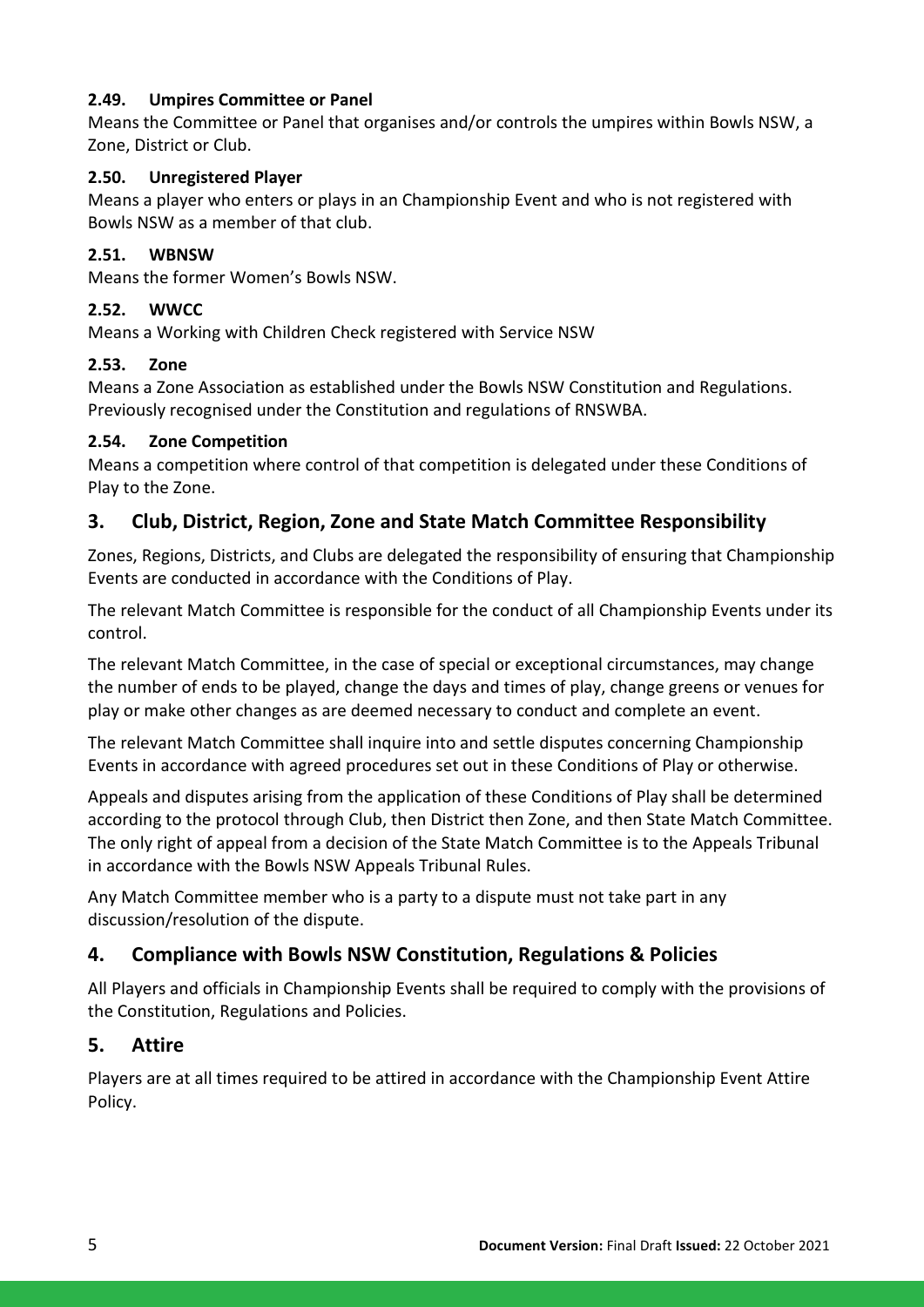# **6. Calendars and Schedules**

Zones, Regions & Districts shall include details of the dates of play in their Bowling Program, including all details of dates (including provision for deferred matches) for ALL Championship Events being conducted by them. Details of dates of play should be included on entry forms for events.

Zones and Regions must complete Championship Events by the dates shown in the Bowls NSW calendar.

Where a State Pennant Finals Series is being hosted within Zones, Regions & Districts, the Zones, Regions & Districts shall not schedule any Competitions on the scheduled dates for that Finals Series.

An Championship Event shall not commence before 1 July in a Bowling Season unless prior written permission is obtained from the State Match Committee.

Championship Events commenced before 1 July with permission of State Match Committee shall, for the purpose of Condition 14, be deemed to have been played in the nominated year of the event. Any event commenced before 1 July must be completed in the nominated Bowling Season for the event. (Club Championships may be played prior to 1 July refer Condition 37.3)

Zones, Regions & Districts are required to forward to State Match Committee, their season program no later than 1 May of the preceding year for approval.

### **7. Results**

District, Region or Zone winners (as the case may be) must be found and names of winners, runners-up and total number of entries shall be forwarded on the prescribed form and in prescribed format to reach the Association immediately after the completion of each event and before the date shown in the State Program.

### **8. Deferment of Matches**

An Championship Event shall not be postponed except for inclement weather or other justifiable cause. If two events fall on the same date the one with the higher precedence will be played.

A postponed match shall be played on the next available playing date (on days/dates when matches in that competition would normally have been scheduled).

Deferred Pennant Matches shall be played in line with the Conditions of Play specified by the Controlling Body.

### **9. Play or Forfeit**

- i. At least six (6) days' notice of play will be given to all players prior to each match. If a player or team drawn to play cannot do so, a forfeit will apply unless:
- ii. A Substitute or Replacement Player is permitted under the Bowls Australia Domestic Regulations or Condition 34; or
- iii. The opponents, by mutual arrangement, and with the consent of the Controlling Body, agree to and do play the match prior to the commencement of the next scheduled round.
- iv. If the Controlling Body gives its consent and the match is then not able to be completed before the next scheduled round, the player(s)/team(s) that were originally unable to play on the scheduled date shall be deemed to forfeit that match.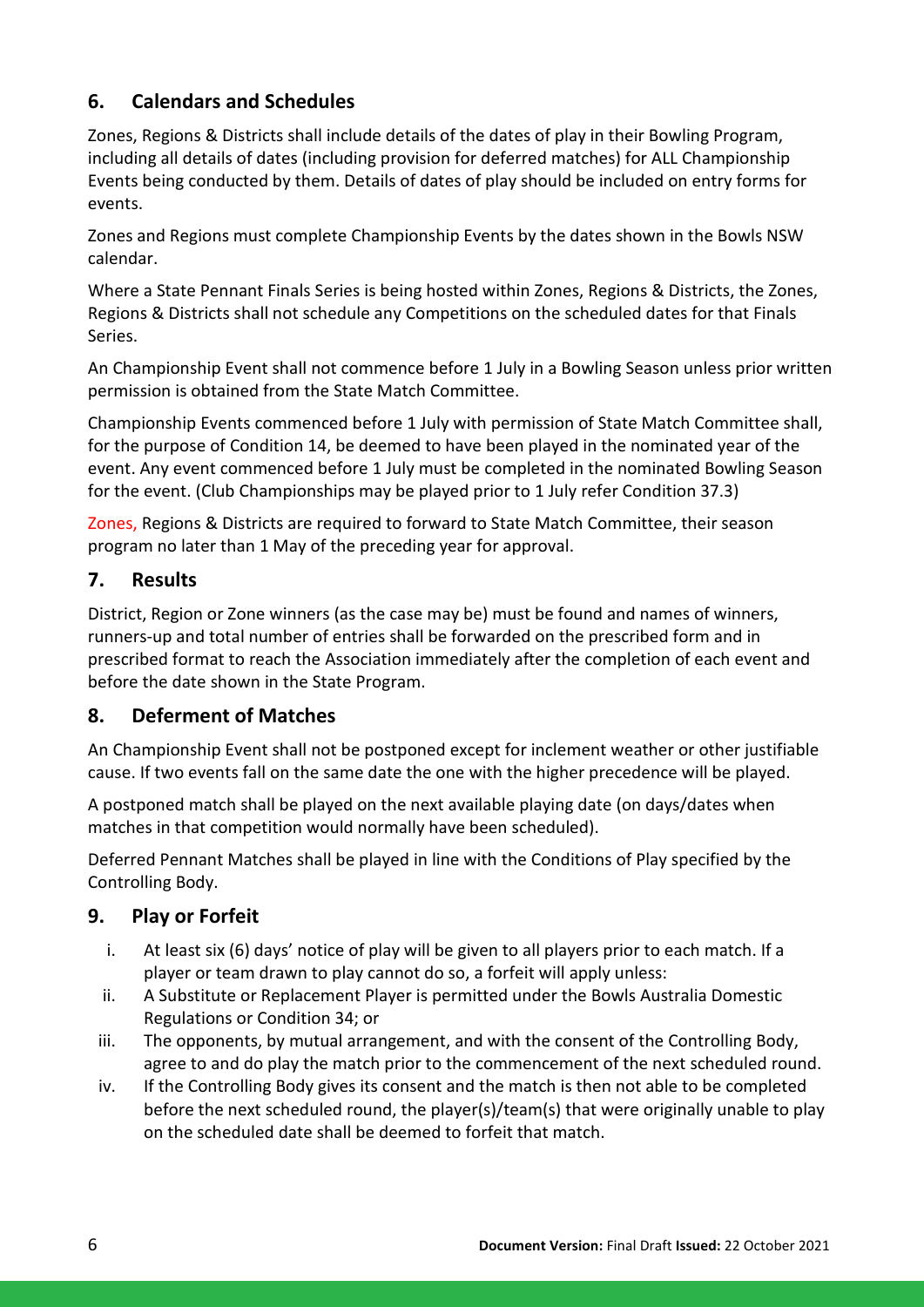# **10. Geographic Draws**

Geographic Draws may be conducted with permission from the State Match Committee.

### **11. Championship Events**

Championship Events are as stated below:

- i. State Pennants
- ii. Club Major Singles, Pairs, Triples & Fours
- iii. State Championships
- iv. State Senior Championships
- v. State Junior Championships
- vi. Reserve Championships
- vii. Inter-Zone Sides Championships
- viii.Senior Inter-Zone Sides Championship
- ix. Junior Inter-Zone Sides Championship
- x. Champion of Club Champions Singles & Pairs
- xi. State Mixed Pairs
- xii. Rookies Singles and Pairs
- xiii.Australian Indoor Singles Championship (NSW Qualifying)
- xiv. State Over 40s Pairs
- xv. State Carnival
- xvi. Such other events as may be declared as Championship Events by Bowls NSW.

All other events are NOT Championship Events and are not governed by Bowls NSW Conditions of Play. It is the responsibility of the Controlling Body for that event to determine the Conditions of Play.

### **12. Disqualification**

If a player or team is disqualified for any reason (through application of the Laws or of these Conditions of Play) the following actions shall be taken:

### **12.1. Sectional / Round Robin Play**

The non-offending player or team shall receive maximum points & shall be credited with the margin by which they won or +5 shots (whichever is the higher).

The Offending player or team shall be credited with 0 points& shall be credited with the margin by which they lost or -5 shots (whichever is the lower).

If required, the score shall be recalculated as the offending player/team retaining their score and the non-offending player or team being credited with the (offending player/team score + 5 shots).

For Penalties in Pennant Play see Conditions of Play for that Pennant competition.

#### **12.2. Knockout Play**

The player, team or side LAST DEFEATED by the disqualified player, team or side, shall take the place of the player, team or side disqualified.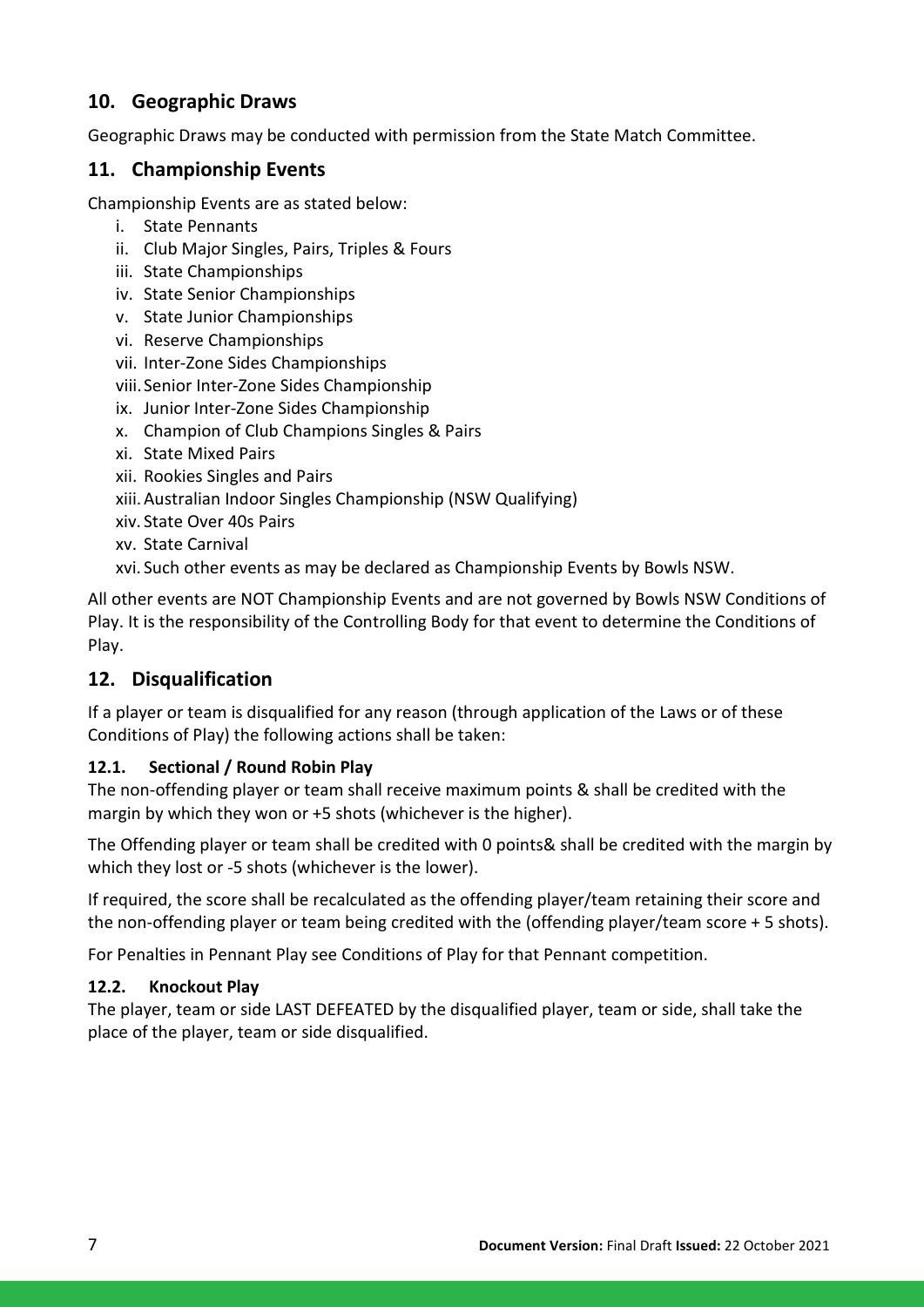# **13. Entries**

Nominations for an event showing the player(s) names and Bowls NSW Registration Number(s) and Club must be made to Bowls NSW, the Club, District, Region or Zone as per the method specified by the relevant Controlling Body.

Late entries will not be accepted.

Entry fees must accompany the entry unless alternative arrangements are made with the relevant Controlling Body.

# **14. Eligibility**

### **14.1. Players Eligibility to Enter Championship Events**

To enter and play an Championship Event with a Club, a player shall:

- i. Be a registered with Bowls NSW as an Individual Member of that Club;
- ii. Be registered with their respective District or Zone Association
- iii. Be Cleared to play at that club (if required);
- iv. Satisfy any eligibility requirements for that event
- v. If applicable, have a membership category at that Club that entitles them to play Championship Events.

### **14.2. Player Changing Club**

- i. A player changing Club with which they are registered with Bowls NSW requires a Clearance & Registration Transfer Application (with the appropriate fee) to be submitted to Bowls NSW.
- ii. A player changing club with which they are registered with Bowls NSW becomes ineligible to enter and continue in any event with the previous club effective from the date that the Clearance and Registration Transfer application is lodged with Bowls NSW.
- iii. Once a Clearance and Registration Transfer Application is lodged with Bowls NSW the player shall cease to be eligible to enter or play in ANY Championship Event in the current Bowling Season with their former club (except as provided for below) and shall become eligible to enter or play in any Championship Event with their new club in which they have not already become constituted during the current Bowling Season. A player changing club who has already played in a Pennant Match with their former club is ineligible to play Pennants with their new club except with the written permission of the State Match Committee. Such application will be considered only if:
	- A player changes their place of residence, the change making travel to their declared Club impractical, or
	- The player is required to change their declared Club as a condition of their employment with their prospective new Club. Employment must be full-time or a primary source of income, or
	- There are other special or exceptional circumstances which apply.

### **14.3. Penalty:**

- i. Player or team disqualified from the competition.
- ii. Penalties for Pennants matches applies only to the Round(s) in which an ineligible player played.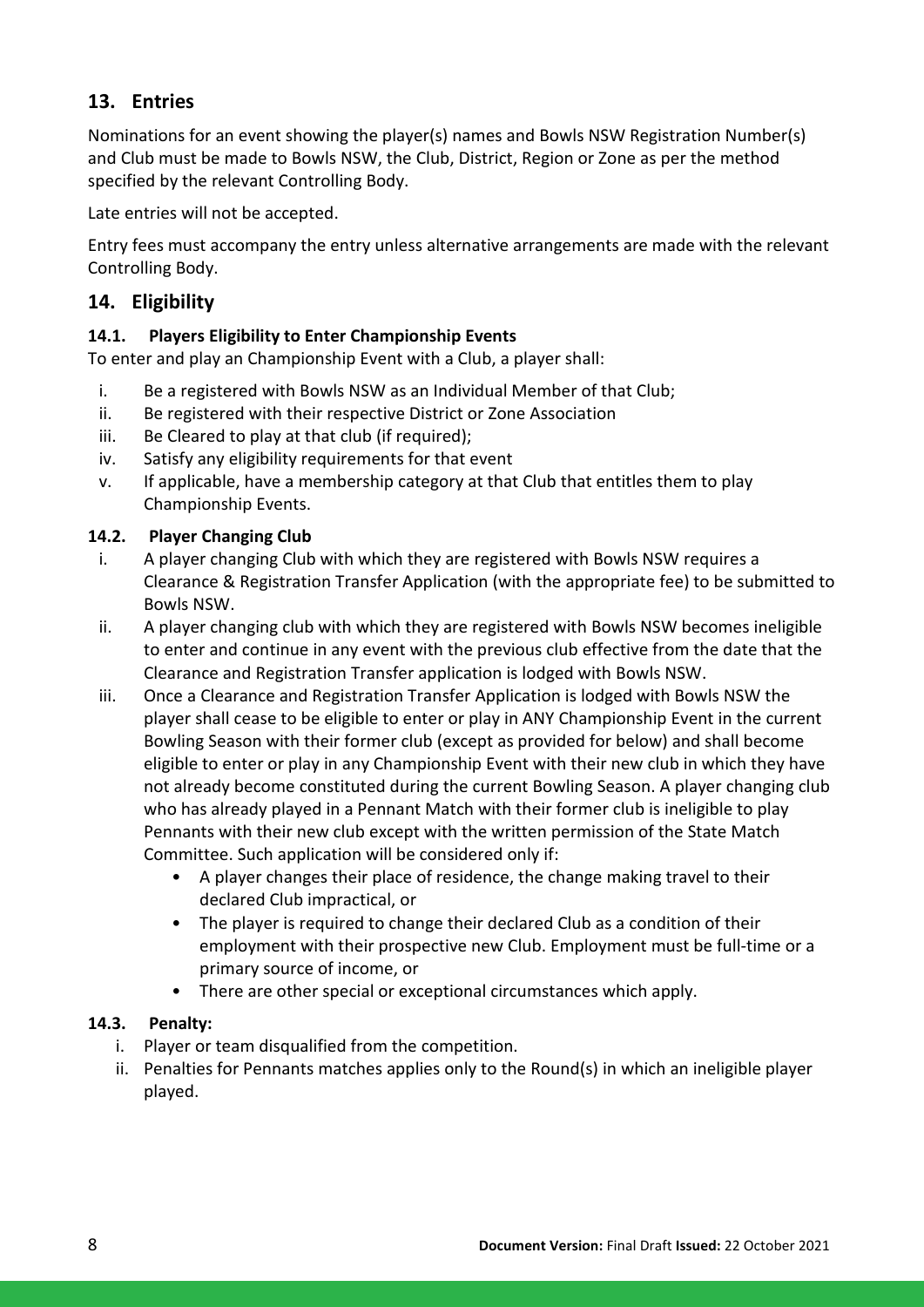### **14.4. Winners / Qualifiers**

Notwithstanding the foregoing, any Club, District, Region, Zone or Association Champion always remains eligible to continue to compete in that specific event during the season, irrespective of any change of declared Club membership, provided they are registered with Bowls NSW.

This does not apply to State Pennants, where a player is required to be registered as an Individual Member with that club at the time the match is played**.** 

### **14.5. Host Clubs of Events**

All players are eligible to play in Championship Events unless suspended for a bowls related matter

A Player's ability to enter a host club may be limited by any disciplinary action in place by that host club.

Should a club hosting a District, Zone or State Championship Event decline to allow a player entry to their club & greens:

- i. The Controlling Body shall allow a substitute or replacement player in a team game.
- ii. A Singles player shall forfeit that match.
- iii. That player shall not be eligible to play in a sides match, the player's club shall select another player to play in that match.

All players suspended or de-registered under Bowls NSW regulations are ineligible to participate in Championship Events.

# **15. Withdrawals or Forfeits - Players / Teams / Sides Obligations**

### **15.1. Withdrawal**

An intended team may withdraw before becoming constituted in that Associated Event.

The team withdrawing is regarded as having not entered the Championship Event and the members of that withdrawing team are eligible to act as a substitute or replacement player in that Championship Event. A team withdrawing shall give notification to the Controlling Body and Host Venue a minimum of twenty-four (24) hours before the scheduled commencement of their first scheduled match. Notification after this time shall constitute a forfeit.

### **15.2. Forfeit**

A player or team unable to meet their/their commitment to play on a drawn playing date and to whom dispensation is not applicable shall forfeit the match to their opponents. (See also Conditions 8 (Deferment of Matches), 9 (Play or Forfeit) and 36 (Concurrent Events & Order of Precedence)

### **15.3. Notification**

A player, team or side forfeiting or withdrawing shall notify:

- i. The Controlling Body Club/District/Zone/Bowls NSW; and
- ii. The Venue Club

at least twenty-four (24) hours prior to the scheduled commencement time of the match to be forfeited unless there is a satisfactory explanation for not doing so.

A team withdrawing shall give notification a minimum of twenty-four (24) hours before their first scheduled match. Notification after this time shall constitute a forfeit.

Notification of a forfeit is binding and may not be revoked. Should play not commence on the date of the forfeited match, the forfeit shall remain in force.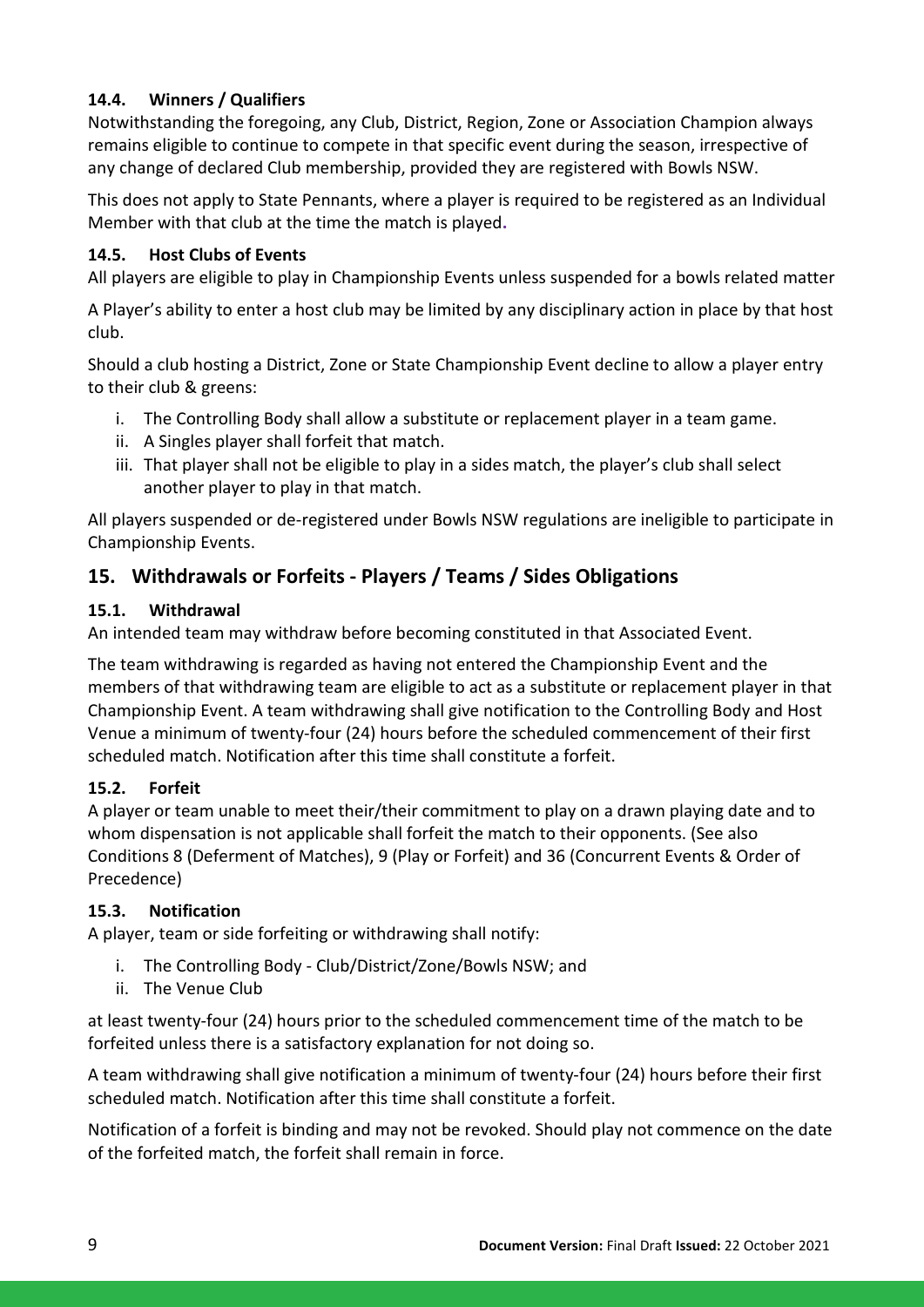### **15.4. Penalty**

Not exceeding \$110 per player for any one offence and/or have their entry declined for any Championship Event for a period of up to twelve (12) months.

Any determination to deny a player's entry for Championship Events must be endorsed by the State Match Committee.

### **15.5. Obligation for Payment of a Fine**

Rests with the individual to pay the relevant Controlling Body.

### **15.6. Non-Payment of a Fine**

A player is liable to have their entry declined for Championship Events until payment is made.

### **16. Championship Draws**

The draw for each Championship Event should include the names of all intended players. The draw should include the scheduled dates for all matches and advise dates on which provision is made for deferred matches.

A draw sheet for an Championship Event shall not be added to, amended, altered, or in any way interfered with by any player.

**Penalty:** Disqualification from the Championship Event.

Any permitted changes shall be made by the appropriate Controlling Body - Club / District / Zone / Bowls NSW.

### **17. Starting Times**

Starting times shall be determined by the relevant Controlling Body, considering local conditions.

### **18. Meal Break**

Thirty (30) minutes to be allowed between matches for meals (where applicable).

### **19. Late Arrivals**

If, 15 minutes after the scheduled start time for a match, one or more players is absent from a team, that team will forfeit the match to their opponents. (See also Law 39.1.2 - See also Absentee players in a side)

The Controlling Body shall, in the spirit of good sportsmanship, allow additional time for late arrivals in a singles or team event, where players are delayed by extenuating circumstances beyond their control (for example, traffic delays caused by an accident).

# **20. Trial Ends**

A singles player, team or side shall be allowed two (2) trial ends for each match, playing the number of bowls to be used in the event on each end. Trial ends shall be completed prior to the scheduled starting time.

The rink on which a player or team is to play shall be announced and made available for trial ends not later than twenty (20) minutes prior to the scheduled starting time.

### **21. Practice**

Players may practice up to thirty (30) minutes prior to the scheduled start time of the match, providing that rink space is available, and the Controlling Body approves.

Players shall not practice on the rink on which their match is drawn to be played.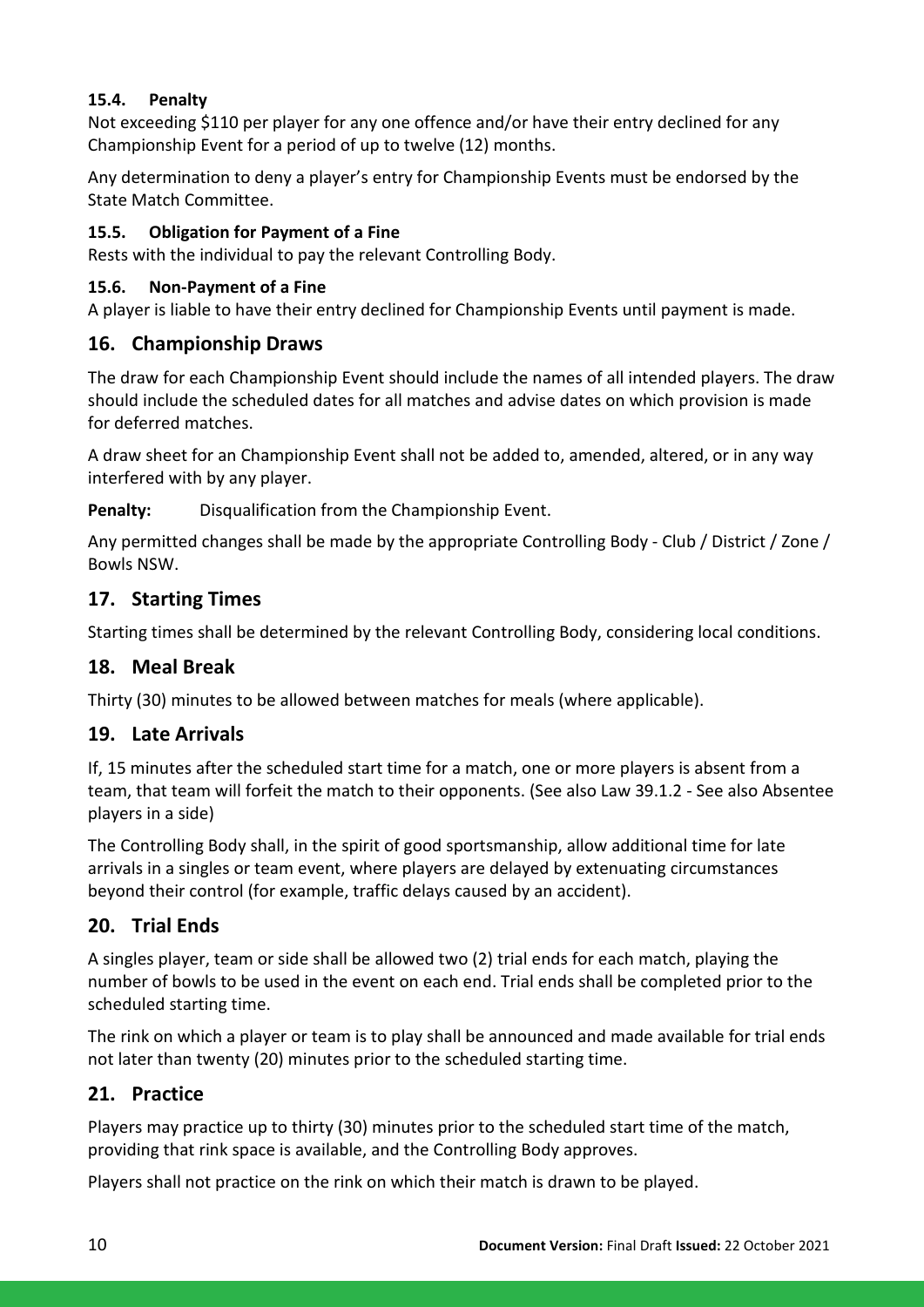# **22. Controlling Body / Umpires**

The Controlling Body Representative for an Championship Event shall not, unless unavoidable, be a contestant in the said Championship Event.

The Controlling Body, through the Umpires Committee / Panel shall appoint a person currently accredited as a National Umpire to attend all Championship Events. The Umpire so appointed shall not, unless unavoidable, be a contestant in the said Championship Event. If there is no currently accredited National Umpire available, a person currently accredited as a Measurer should be appointed to officiate.

If no accredited official is available, the Controlling Body of the day shall appoint a suitable person to officiate.

See also: Duties of Controlling Body.

### **23. Bowls**

Bowls NSW does not require bowls to be re-tested and re-stamped every 10 years for Bowls NSW Championship Events. The World Bowls stamp on bowls used in Championship Events is not required to be of a current or future year.

If a player qualifies for an event under the control of Bowls Australia, Bowls Australia requires bowls to carry a stamp of a specified date or later and shall specify the required date.

# **24. Bowls Stickers / Adhesive Markings**

A Club, District, Zone or Association Controlling Body may supply and require identifying bowls stickers (adhesive markings) to be used on bowls and stipulate the occasions on which they may or must be used.

Worn or faded stickers shall be removed or replaced. Bowls shall have only one layer of stickers used at any time (that is, each bowl shall have one LAYER of sticker on each side only).

Bowls stickers may cover the distinctive engraving on the bias side of the bowl (small engraving).

Stickers used by a team or side must be of the same colour scheme and design but may be of different sizes to accommodate larger engravings on bowls. (Stickers may be in more than one part, but only one layer of stickers shall be used on each side of a bowl.)

If opposing sides, teams or players have the same design or colour of markings and an alternative is not available, players in the side listed second in the draw must remove their markings.

Refer Law 52.1.8 and DR 4.7.

# **25. Markers**

A marker shall be appointed for each singles match.

- i. A marker shall be a registered Bowling Member of a Club affiliated with a State, Territory and/or National Lawn Bowls Association of a nation other than Australia.
- ii. A player defeated must mark in the next round scheduled on that day, if required by the Controlling Body. If more markers are available than required names shall be drawn by lot, before the first match. A substitute marker may mark.
- iii. A player drawn in singles sectional play must mark in any round of that sectional play if required by the Controlling Body.
- iv. A player who has drawn a bye in knockout play must mark that round played on the same day they are drawn to play if required by the Controlling Body.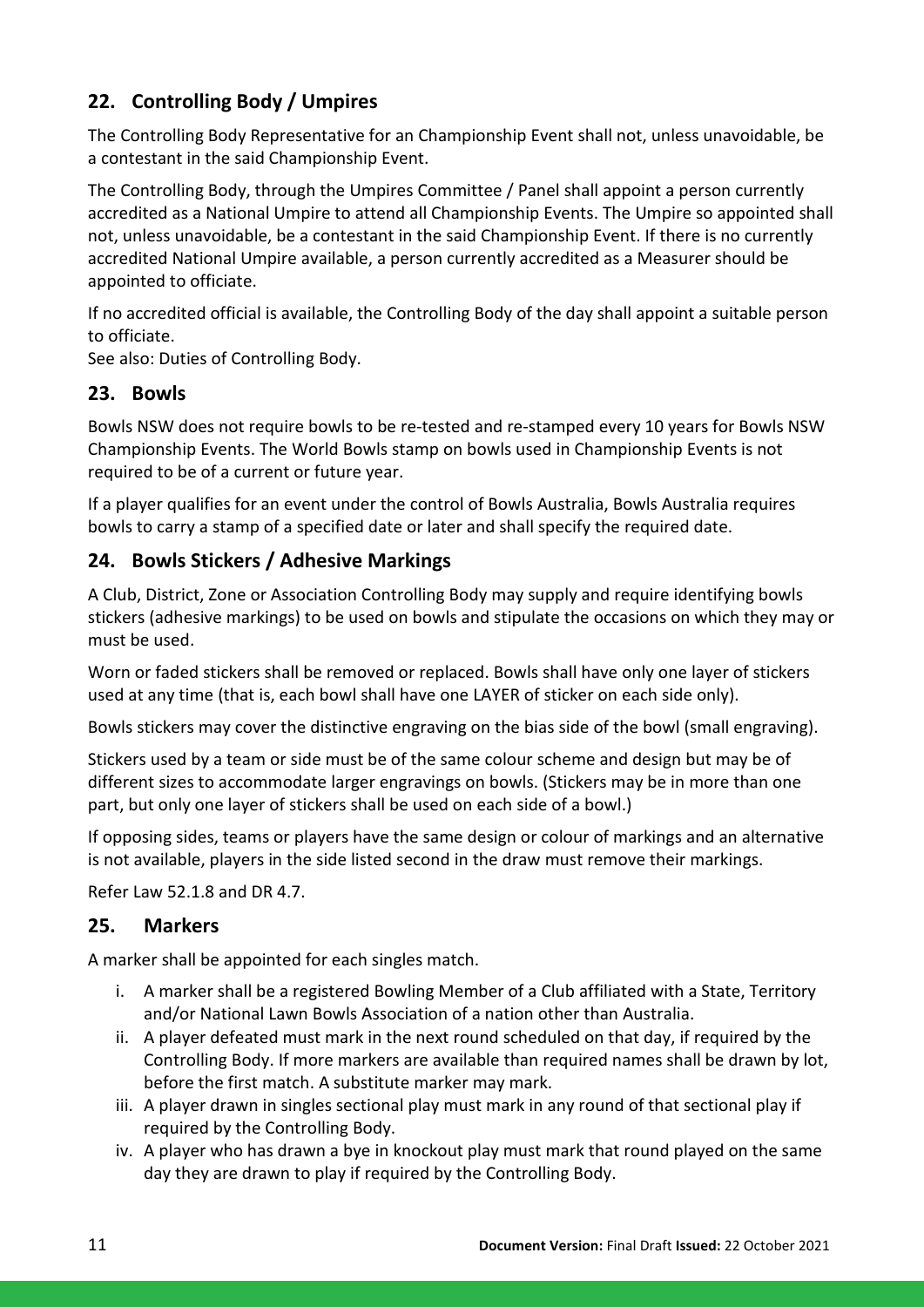v. A player defeated in Clubs Singles match, must mark a match in the subsequent round, if required by the Club Controlling Body. If more markers are available than required names shall be drawn by lot, before the first match. A substitute marker may mark.

### **25.1. Penalty**

**Failure to mark if required** – Penalty shall not exceed one hundred and ten dollars (\$110) and/or have their entry declined for all Championship Events for a period of up to twelve (12) months.

Any determination to deny a player's entry for Championship Events must be endorsed by the State Match Committee.

# **26. Greens for Play**

Clubs shall provide the best available / most suitable playing surface for Championship Events.

### **27. Inclement Weather**

Bowls NSW has an Extreme Weather Policy, any decision on suspension or cessation of play should be made in line with the Bowls NSW Extreme Weather Policy.

The Club, as the Controlling Body, may decide to cancel a match prior to its commencement, or during play, if they believe that the weather is not likely to be suitable for play to commence or continue.

A Club may have in place a policy under which all play is suspended if certain criteria are reached or met under the Bowls NSW Extreme Weather Policy or any local extreme weather policy that applies in relation to the play concerned (e.g. a threshold temperature at which all play is suspended while conditions remain at or above or below that temperature).

Players may appeal to the Controlling Body / Umpire for play to be suspended or abandoned. In a team match, such appeal must be made by the Skip (players may request their Skip to make the appeal). In a side match, such appeal must be made by the Side Manager (players may request their Side Manager to make the appeal).

Appeals may apply only to the team(s) or side(s) who make that appeal.

In all cases, the health and safety of players should be the prime consideration in determining whether play should be suspended and/or abandoned.

# **28. Appeals and Disputes**

Disputes or appeals arising out of the application of these Conditions of Play should be resolved by the relevant Controlling Body.

A decision taken by a Controlling Body shall be binding in all respects if any immediate result is required.

An appeal may be made to the next highest authority:

- Player to Club
- Club to District (if applicable)
- District to Zone/Region (as the case may be)
- Zone/Region to the State Match Committee
- State Match Committee to Bowls NSW Board/Appeals Tribunal. Any appeals to Bowls NSW Board must be in accordance with the Bowls NSW Appeals Policy.

Appeals must be accompanied by all relevant information.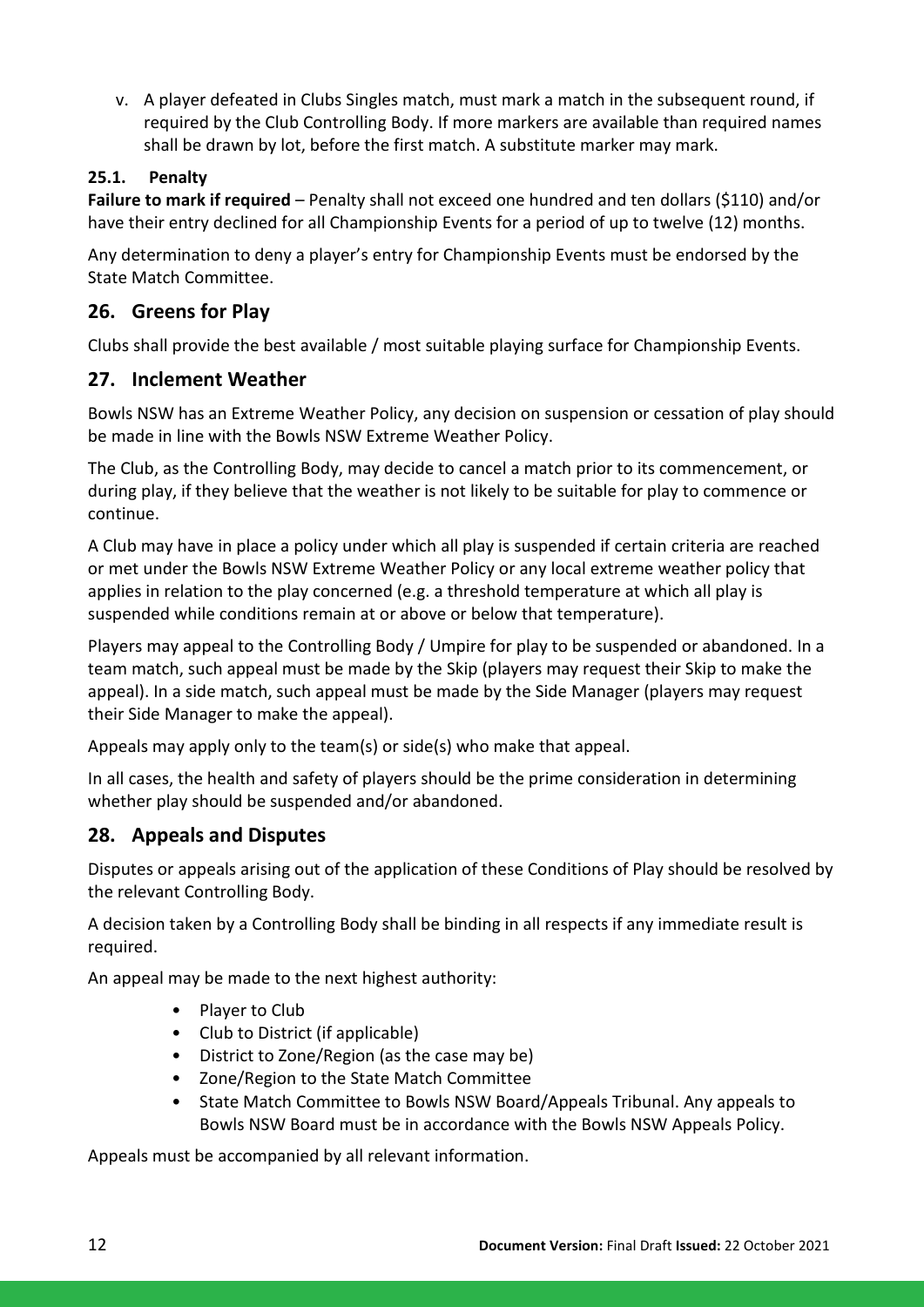If an immediate result is not required, an appeal may be made on the grounds:

- i. That there was an error of application the Conditions of Play, an error of application of the Laws or a denial of natural justice;
- ii. That the decision was unreasonable or insupportable having regard to the evidence presented at the time that the decision being appealed against was made;
- iii. If new evidence is available which was not available to the Appellant at the time the decision being appealed against was made; or
- iv. If the decision being appealed against was manifestly excessive or manifestly unfair to the Appellant.

### **29. Personal Electronic Devices**

Personal Electronic Devices / Communication Devices shall not be taken onto the green or surrounds during the playing of any Association Match, except with the explicit approval of the Controlling Body.

Personal electronic devices may be used where the Controlling Body determines that scoring will be done using electronic devices in place of a score card (refer also Bowls Australia Personal Electronic Device Policy)

Personal Electronic Devices / Communication Devices shall not be used on the green during the playing of any Championship Event, except with the explicit approval of the Controlling Body.

If approved by the Controlling Body, any communication device used shall be in 'silent mode'.

Players with a hearing disability may use a communication device if they provide medical evidence (a certificate from a treating doctor) that the device is required in order to aid the player's hearing. Hearing aids are permitted and are exempted from the requirement for medical evidence.

The device may only be used when the player's team is in possession of the rink and must not disturb players on neighbouring rinks.

### **29.1. Penalty**

- i. On the first occasion the umpire will warn the player.
- ii. If the player commits the same offence a second time the end will be regarded as completed and the opponents of the offender will be awarded as many shots as there are bowls in use by the opponent.
- iii. In a team game, if the player offends a third time the match will be forfeited to the opponent.
- iv. In a side game, if the player offends a third time the player shall be suspended from the remainder of the match. No Replacement Player or Substitute shall be permitted.

### **30. Player Damaging Green**

The Controlling Body shall be at liberty to warn a player if in their opinion they are causing damage to the green. Following the warning, if the player continues to cause damage to the green, the Controlling Body may request the player to retire from the green and take no further part in the match. Refer Bowls Australia Greens Protection Policy.

### **30.1. Wheelchairs & Walking Frames**

Wheelchairs or walking frames should be used in accordance with the Bowls Australia Artificial Devices Policy.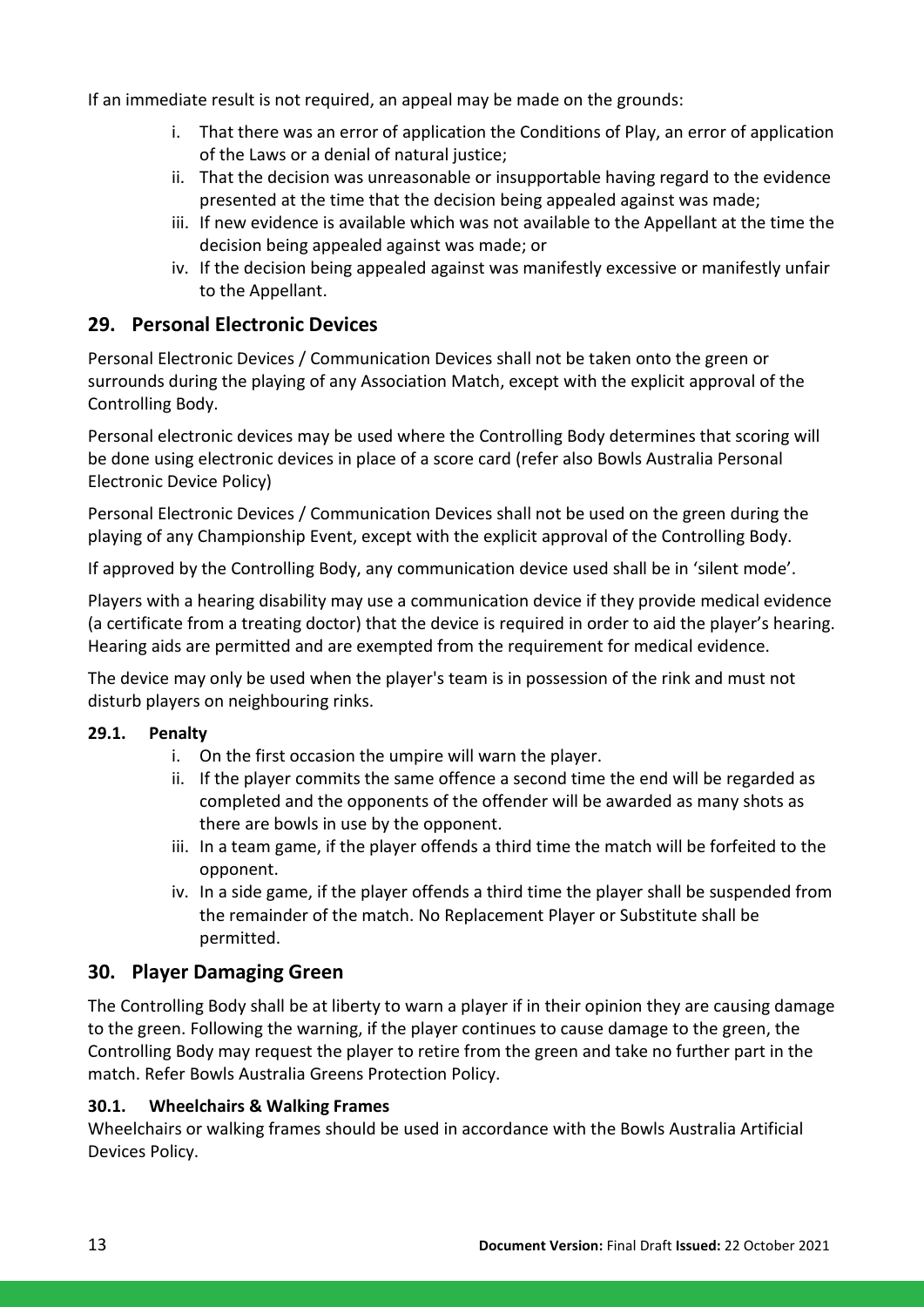# **31. Coaching**

The coach of a player, team or side must be an accredited coach and can give advice to a player during play provided that:

- i. The Controlling Body is given the name of the coach before the game starts; (The Controlling Body shall advise the umpire(s) of the nominated coach.)
- ii. Only one person is present at the rink to give advice at any one time;
- iii. The person giving the advice does so when their player or team is in possession of the rink; and
- iv. The person giving the advice does so from outside the boundaries of the green.

If, in the umpire's opinion, this law has been broken, the umpire must ask the coach concerned to stay within the law. If they do not stay within the law, the umpire must ask the Controlling Body to take immediate action to make sure that the offender stops breaking the law.

The Coach shall be considered as a member of the team or side and shall be attired in a manner that identifies them as a member of that club.

### **31.1. Working with Children / Junior Events**

A coach for any Junior event must have a valid WWCC record filed with Bowls NSW

### **32. Delaying Play**

If the Umpire, either by their own observation or on appeal from one of the Skips (or the opponent in singles), decides that a player is deliberately or unnecessarily delaying play:

- i. The umpire will warn the player on the first occasion;
- ii. If the player delays play a second time the end will be regarded as completed and the opponents of the offender will be awarded as many shots as there are bowls in use by the opponent.
- iii. If the player delays play a third time the match will be forfeited to the opponent.

### **33. Restricting Movement of Players**

At the commencement of each end, Singles Players, Leads and Seconds shall be at the mat end of the green. In fours, a Third may move to the head end of the green before the commencement of the end (before delivery of the jack to commence that end).

A skip may appoint a team member to direct the head should they need to leave the green until they return to the green.

### **33.1. Walking to the Head**

After delivering their first bowl, players will only be allowed to walk up to the head under the following circumstances.

*Note:* A skip may walk to the head before playing their final bowl of an end (as this is after delivery of their 2nd last bowls as provided below).

### **33.1.1. Singles Game**

After delivery of their third and fourth bowls.

### **33.1.2. Pairs game (Four Bowls per player)**

Leads: after delivery of their second and fourth bowls. Skips: after delivery of their second, third and fourth bowls.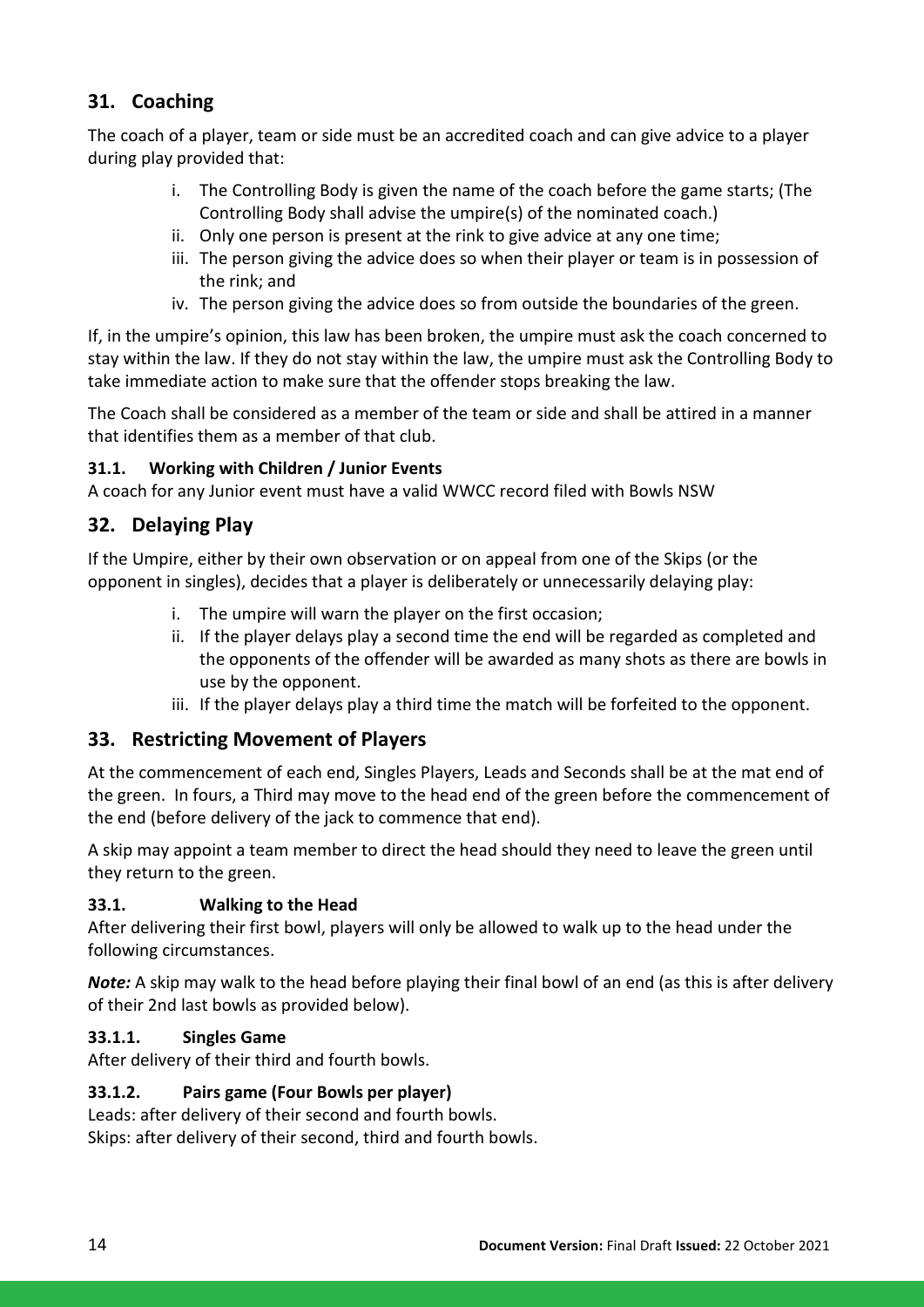### **33.1.3. Pairs Game (3 Bowls per player)**

Leads: after delivery of their third bowl. Skips: after delivery of their second bowl.

### **33.1.4. Triples Game (2 bowls)**

Leads: after delivery of their second bowl. Seconds: after delivery of their second bowl. Skips: after delivery of each of their bowls.

### **33.1.5. Fours Game**

Leads: after delivery of their second bowl. Seconds: after delivery of their second bowl. Thirds: after delivery of their second bowl Skips: after delivery of each of their bowls.

### **33.2. Players Remaining at Head End**

### **33.2.1. Pairs**

- i. Both leads must cross to the mat end at the same time (when it is the turn of the Leads to play their third bowls)
- ii. Both Skips must cross to the mat end at the same time (when it is the turn of the Skips to play)
- iii. If a skip has followed their third bowl to the head they must remain at the head until it is their turn to play their next bowl.

### **33.2.2. Triples**

- i. If both Seconds have been appointed to direct the head in the absence of the skip, they must both cross to the mat end at the same time (when it is the Seconds turn to play).
- ii. If only one of the Seconds has been appointed to direct the head in the absence of the skip, they must cross to the mat end when it is their turn to play.
- iii. Both Skips must cross to the mat end at the same time (when it is the turn of the Skips to play).
- iv. If a skip has followed their first bowl to the head, they must remain at the head until it is their turn to play their next bowl.

### **33.2.3. Fours**

- i. If both Thirds have moved to the head at the commencement of the end, they both must cross to the mat end at the same time (when it is the turn of the thirds to play).
- ii. If only one of the Thirds has moved to the head, they must move to the mat end immediately when it is their turn to play.
- iii. Both Skips must cross to the mat end at the same time (when it is the turn of the Skips to play).
- iv. If a skip has followed their first bowl to the head, they must remain at the head until it is their turn to play their next bowl.

### **33.3. Televised / Streamed Matches**

Bowls NSW may specify further or alternate restrictions where a match is to be broadcast/televised or live streamed.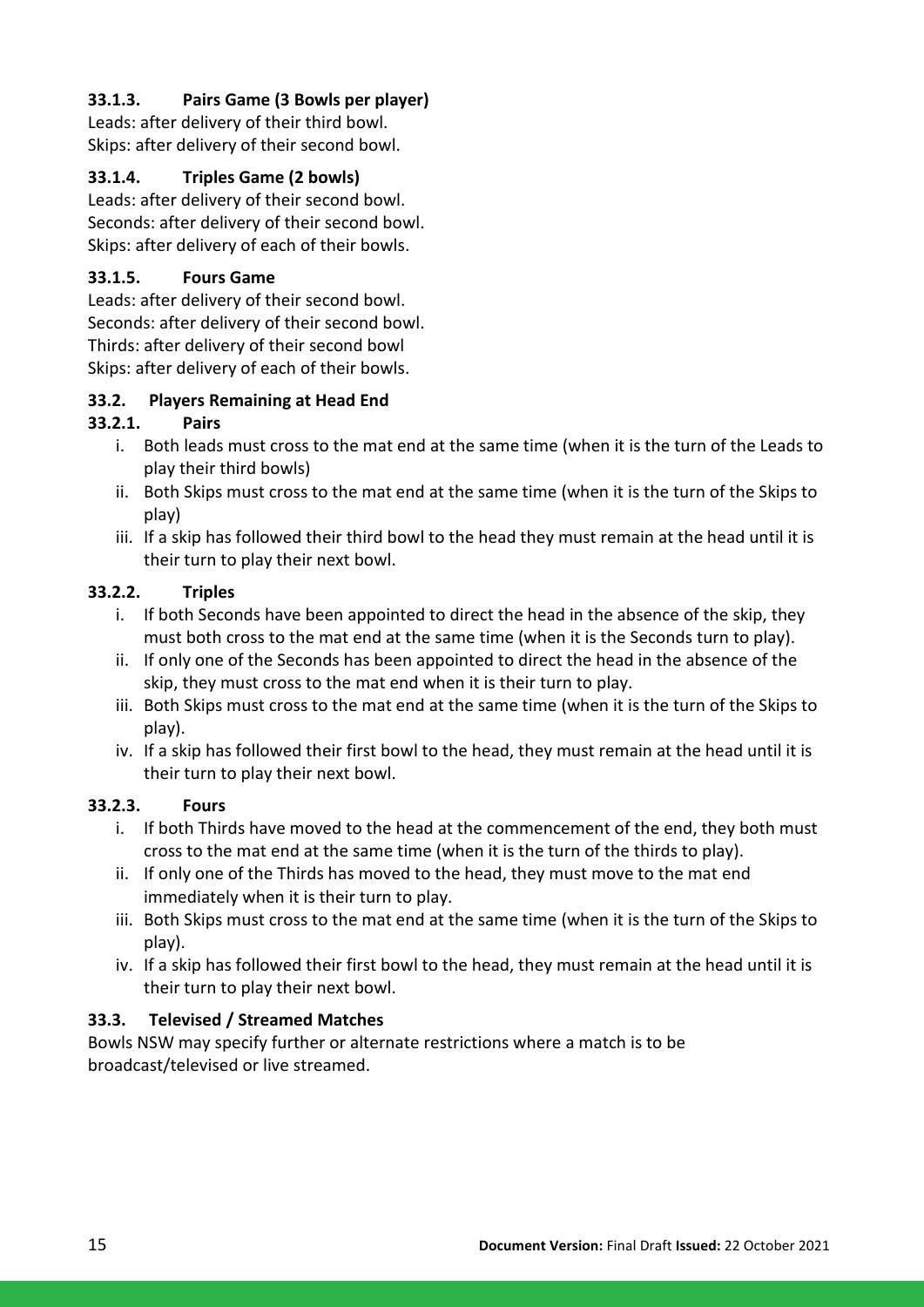### **33.4. Penalty**

- i. On the first occasion of a breach of this Condition, the umpire shall warn the player concerned. The Skip of the team and Manager/Coach in a sides game shall also be advised of the warning.
- ii. On the Second occasion of a breach of this Condition the umpire must have the bowl last played by the offending player or team declared dead. If that bowl has disturbed the head, the opponent must choose whether to:
	- replace the head or:
	- leave the head as altered.
- iii. On the third occasion of a breach the end in progress shall be declared completed and the opponents awarded the number of shots the same as the number of bowls in use in that game.
- iv. In a team game, on the fourth occasion of a breach, the match shall be forfeited to the opponents.
- v. In a side game, on the fourth occasion of a breach the offending player shall take no further part in the match. A substitute or replacement player shall not be permitted, and the team shall play one player short (as if the second were missing) as per the requirements of Condition 34.7
- vi. Warnings/penalties apply to individuals. A warning given to a player is not a warning for the team or side.

### **34. Substitutes and Replacements**

### **34.1. Definitions**

### **34.1.1. Eligible Member**

A player who satisfies the eligibility criteria, as stated in the Conditions of Play for that event.

### **34.1.2. Affiliated Member**

A player who is registered with a State or Territory Association as a member of an affiliated club.

### **34.1.3. Substitute**

A player who is appointed to take the place of a team member who is unavailable at any time (including the first end), for a reason accepted by the Controlling Body.

### **34.1.4. Replacement Player**

A player who is appointed to take the place of a Constituted player who is physically incapable or otherwise prevented from taking further part in any end (after the first round) for a reason accepted by the Controlling Body. The replacement player becomes a constituted member of the team.

### **34.2. Team Nominations**

- i. If approved by the Controlling Body, the players nominated to form a team entered in a competition may be changed before their first round in that competition.
- ii. Any player withdrawn before the first round shall be regarded as not having entered the competition and can act as a substitute or replacement player in that competition.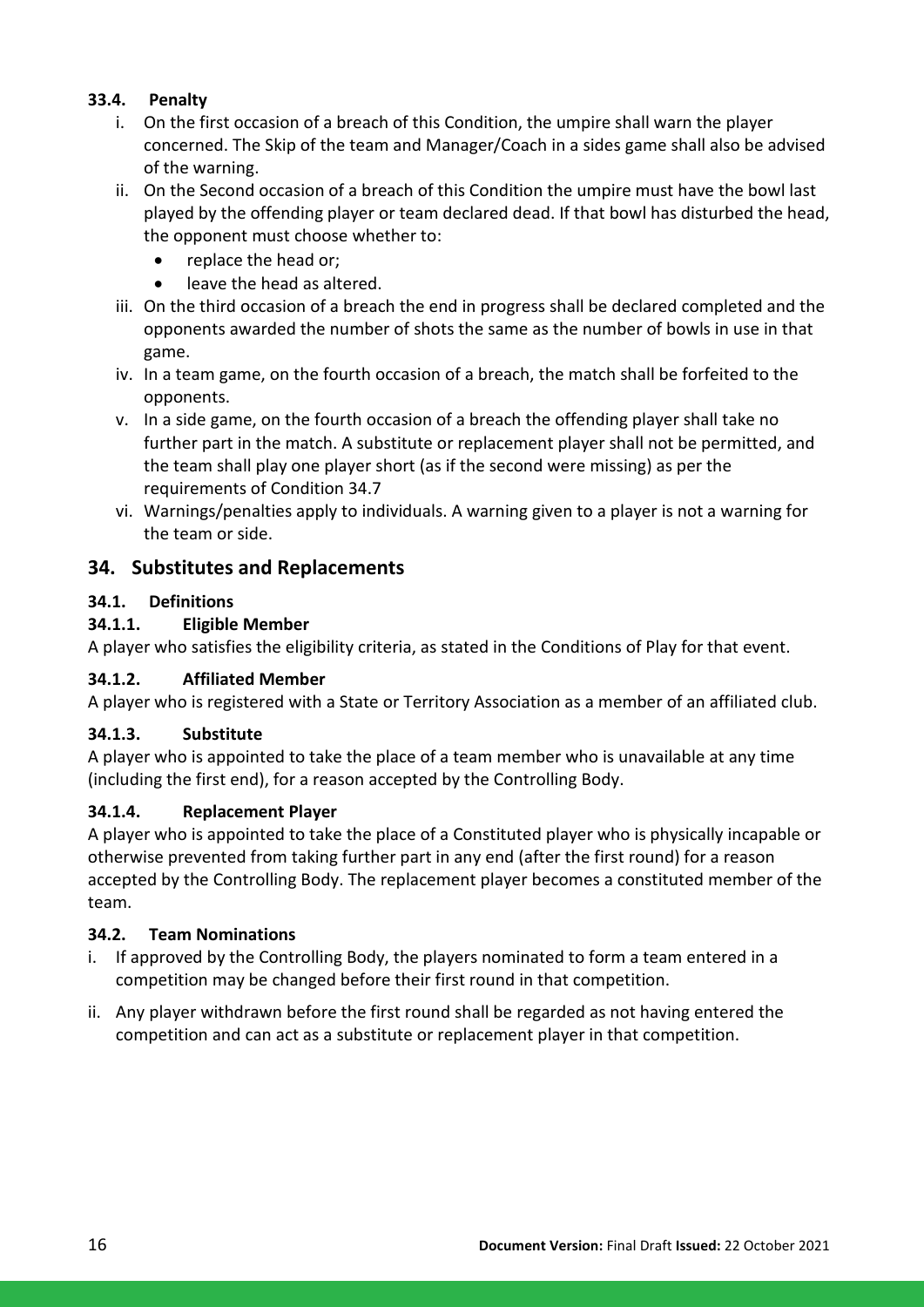### **34.3. Constitution of Teams**

- i. A team shall become constituted when the jack is rolled in the first end of the first match to be played by that team.
- ii. Players in a team forfeiting or receiving a forfeit shall be constituted and cannot act as a substitute or replacement player in any other team in that competition.
- iii. If a player in a team becomes unavailable or is incapable of playing, the Controlling Body may authorise the use of one substitute player at any time (including the first end of any game) and/or one replacement player.

### **34.4. Substitute**

- i. Only one substitute will be allowed in a team at any one time.
- ii. A Substitute shall be chosen from Eligible Members who have not been constituted in that competition and are not nominated as a player in a team yet to be constituted.
- iii. If there are no eligible players available, the Controlling Body can approve an affiliated member to act as a substitute.
- iv. A player acting as a substitute may, with the approval of the Controlling Body, be changed at the completion of any end during a game or between succeeding games in the same competition.
- v. Substitutes must play in the same position as the player being substituted, except if it is the skip. If a substitute is required for a skip, then the other members of the team must rearrange their positions as necessary.
- vi. A player for whom a substitute is obtained, will, if they become available and are physically capable, re-join the team in the player's original position at the start of the next end and the others must revert to their original positions.
- vii. A player who has played as a substitute player, is eligible to again play as a substitute in that team or another team in that competition.
- viii.If a replacement player is used in a pairs team, then a substitute is only permitted to the place of the replacement player and the original team member must skip, otherwise a substitute cannot be permitted.
- ix. Substitutes are not permitted for a singles player who is not part of a sides competition.
- x. A substitute is not to be approved for a player who is unavailable because of a commitment to play bowls in another event they have entered.
- xi. A substitute must be permitted for a player who is unavailable to play because of their selection in a recognised National, State or Divisional/Regional Representative side.

### **34.5. Replacement Player**

- i. Only one replacement player will be allowed in a team and, when approved by the Controlling Body, becomes a constituted player.
- ii. Replacement players must be chosen from available eligible members and when approved by the Controlling Body can play in any position including skip.
- iii. Constituted players are ineligible to act as replacement players.
- iv. Players nominated to be a part of a team that is not yet constituted are ineligible to act as replacement players.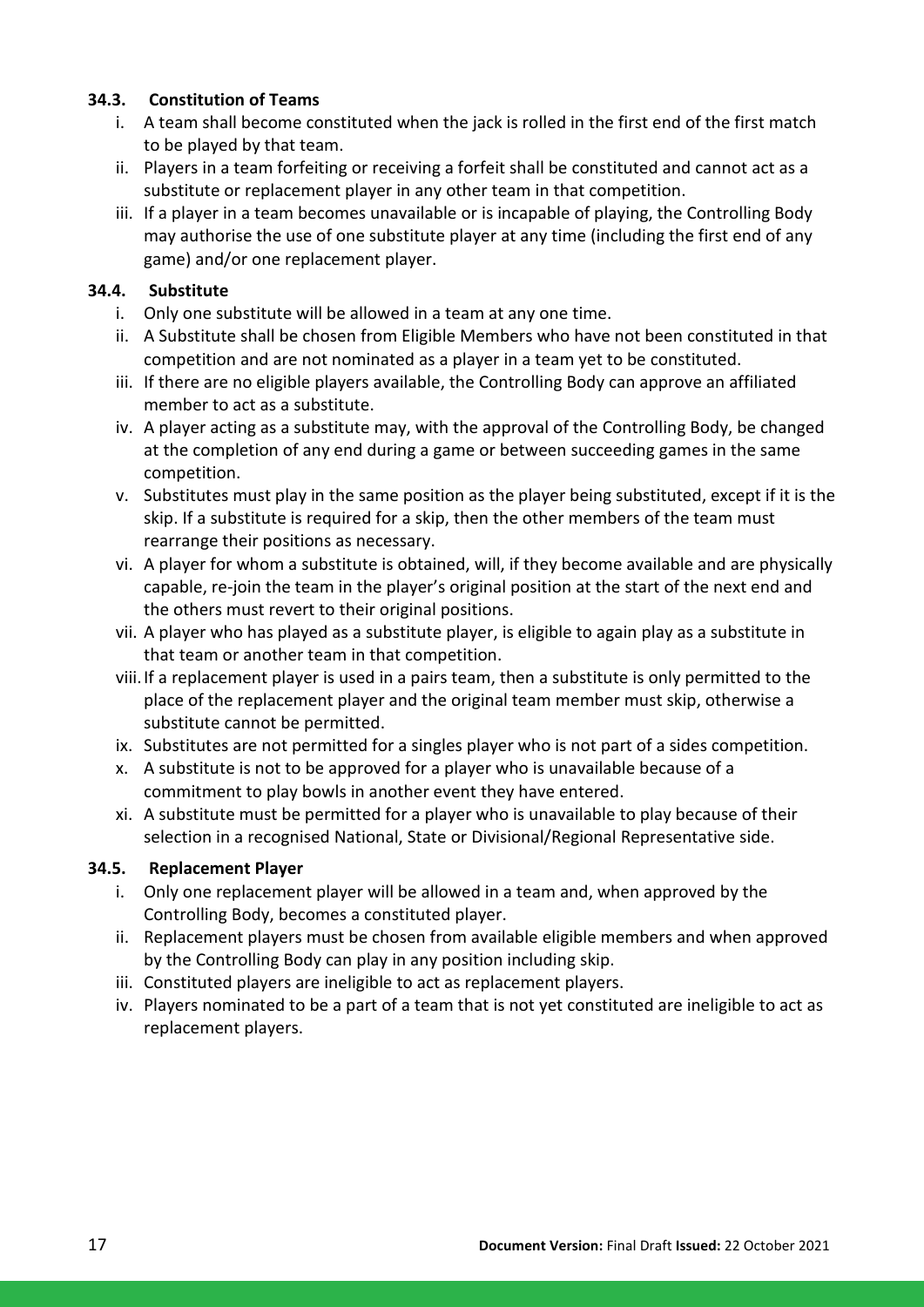#### **34.6. Substitutes and Replacements in State Pennants**

- i. Substitutes are permitted in State Pennants Matches.
- ii. Replacement Players are permitted to be used in State Pennants Matches only where:
	- the match has been commenced but not been completed and is then resumed on a subsequent date.
	- a substitute has already been used in the team in which the replacement player is required.

#### **34.7. Absentee players in a side game.**

(Law 39.2.3 and Bowls Australia Domestic Regulation 2.6)

- i. If, 15 minutes after the scheduled start time for a game one player is absent from one or more teams in a side and no eligible substitute is available or allowed, the game must continue, however:
- ii. A team with an absent player plays as though the second is the missing player.
- iii. Each player must use the number of bowls specified in the Conditions of Play for that event.
- iv. The order of play shall be maintained by the second of the complete team playing consecutive bowls.
- v. If a player is unable to continue the game and no eligible substitute or replacement player is available or allowed, play will continue as if one player is absent as per 37.7 (i).
- vi. If an absent player arrives late, they must take their original place in the team when they arrive and enter the game at the completion of the end in progress.
- vii. If an eligible substitute or replacement player becomes available and is permitted by the Controlling Body, they may be introduced to the game at the completion of the end in progress.

### **35. Instantaneous Penalties**

If the Umpire, on appeal by the Controlling Body, a Side Manager, a Skip or an Opponent, or by observation, in their opinion decides that a breach of any Law or Rule or any action by a Player/s, (where there is no penalty specified in that Law or Rule) has taken place, including without limitation:

- Acting in an abusive, threatening or intimidating manner towards any person,
- Using obscene, offensive, abusive, threatening or intimidating language towards any person,
- Threatening any person with physical violence or assault,
- Assaulting any person,
- Acting in a manner likely to bring the sport of bowls into disrepute,
- Acting in a manner likely to bring Bowls NSW or any affiliated body into disrepute,
- Breaching the Bowls NSW Smoke Free Greens Policy.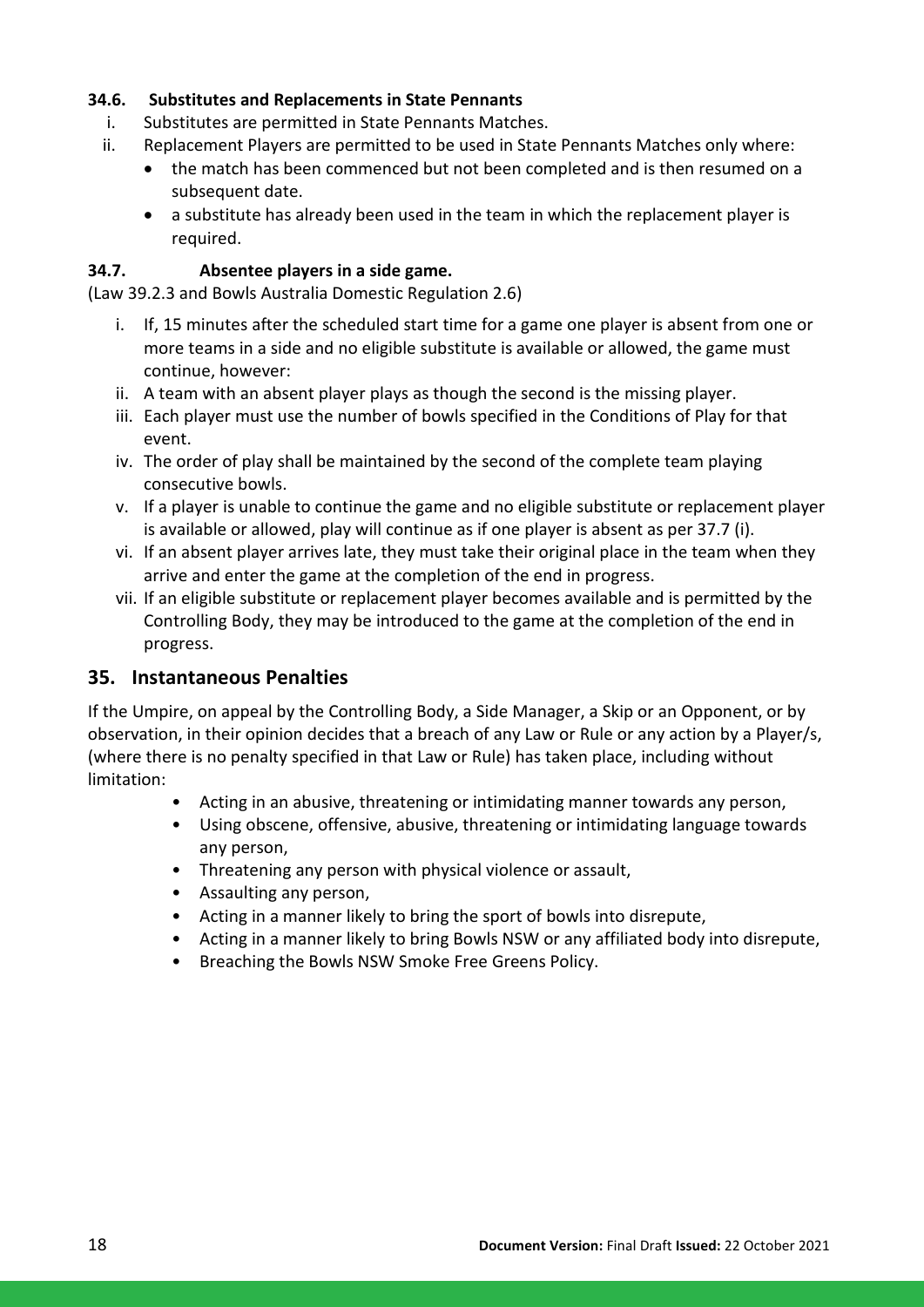Then after consultation with the controlling body (in their absence the team/side managers), the end shall be immediately regarded as completed and the following shall occur:

- i. The opponent of the offender shall be awarded as many shots as there are bowls in use by the Opponent in singles or opposing Team in a team game or team in a side game.
- ii. Upon a second such offence by the same player in the same game, the Umpire shall award the game to the Opponent/s according to Laws C2 and C10.
- iii. Should this penalty be applied, no Replacement or Substitute player will be allowed for their Team.
- iv. In a Team game the defaulting Team will forfeit the game to their Opponent.
- v. In a Side game BA Domestic Regulations 2.6 (Absentee Players in a Side Game) will apply.
- vi. A Replacement player is not permitted for a singles player.

The umpire must forward a written detailed report about any incident involving an instantaneous penalty to the respective Controlling Body within seven (7) days of the incident.

# **36. Concurrent Events and Order of Precedence.**

Where a player is scheduled to play in a championship event being conducted by a Controlling Body and is not able to do so because of selection to play in or officiate at an International or Interstate Event scheduled to be played at the same time, or take part in a selection trial for such an event, reasonable time being allowed for travel; the championship event should be rescheduled if possible. If the event cannot be rescheduled the player must decide which event to contest. Any player requesting an event to be rescheduled must make application a minimum of seven (7) days in advance.

### **36.1. Priority Events**

Player participating in priority events will be granted dispensation from playing events in lower category priority.

Controlling Bodies should avoid scheduling events where players may be involved in higher category priority events.

### **36.1.1.1. Category 1**

Australian Open, Bowls Australia Nationals, BPL

#### **36.1.1.2. Category 2**

NSW State Championships Finals

Bowls NSW Inter-Zone Championships

### **36.1.1.3. Category 3**

Zone/District Region Qualifying events for State Championships

### **37. Club Championships**

### **37.1. Singles & Pairs**

Club Championships Singles and Pairs must be played in line with the State Championships formats for players to qualify for Champion of Club Champions Singles and Pairs. (Champion of Club Champions covered in event specific COP)

Clubs must complete their Club Singles and Pairs by the date shown in the Bowls NSW Calendar for the Club Champions to enter Champion of Club Champions.

Note eligibility in Champion of Club Champions Conditions.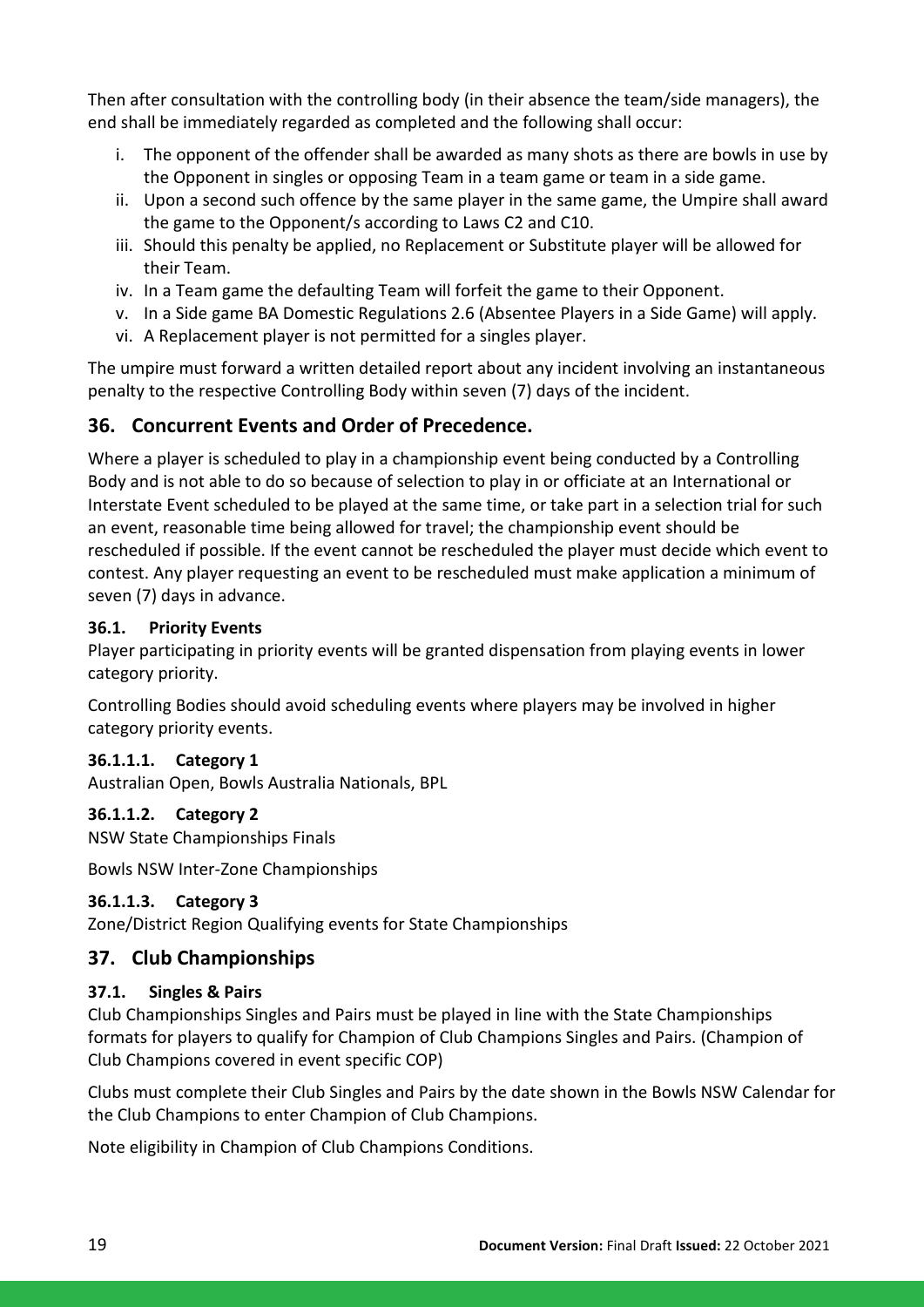### **37.2. Triples & Fours**

Clubs may determine their own Conditions of Play to conduct Triples & Fours Championships.

Any Conditions put in place for Club Triples and Fours should be aimed at maximizing participation in these events.

### **37.3. Dates of Play**

A Club is permitted to play 2022-3 Club Championships before 1 July 2022.

### **37.4. Eligibility for Champion of Club Champions**

### **37.4.1. Where a Club conducts single gender championships**

- The Club Men's Singles Champion is eligible to enter the Men's Champion of Club Champions Singles.
- The Club Women's Singles Champion is eligible to enter the Women's Champion of Champions Singles.
- The Club Men's Pairs Champion is eligible to enter the Men's Champion of Club Champions Pairs.
- The Club Women's Pairs Champion is eligible to enter the Women's Champion of Champions Pairs.

### **37.4.2. Where a Club conducts only open gender championships**

- If the current season Club Singles Champion is female, they are eligible to enter the Women's Champion of Champions Singles & the club will have no representative in the Men's Champion of Club Champions Singles.
- If the current season Club Singles Champion is male, they are eligible to enter the Men's Champion of Champions Singles & the club will have no representative in the Women's Champion of Club Champions Singles.
- If the current season Club Pairs Champion are both female, they are eligible to enter the Women's Champion of Champions Pairs & the club will have no representative in the Men's Champion of Club Champions Pairs.
- If the current season Club Pairs Champion are both male, they are eligible to enter the Men's Champion of Champions Pairs & the club will have no representative in the Women's Champion of Club Champions Pairs.
- If the current season Club Pairs Champion are one male and one female, they are ineligible to enter either Champion of Champions Pairs & the club will have no representative in Champion of Club Champions Pairs.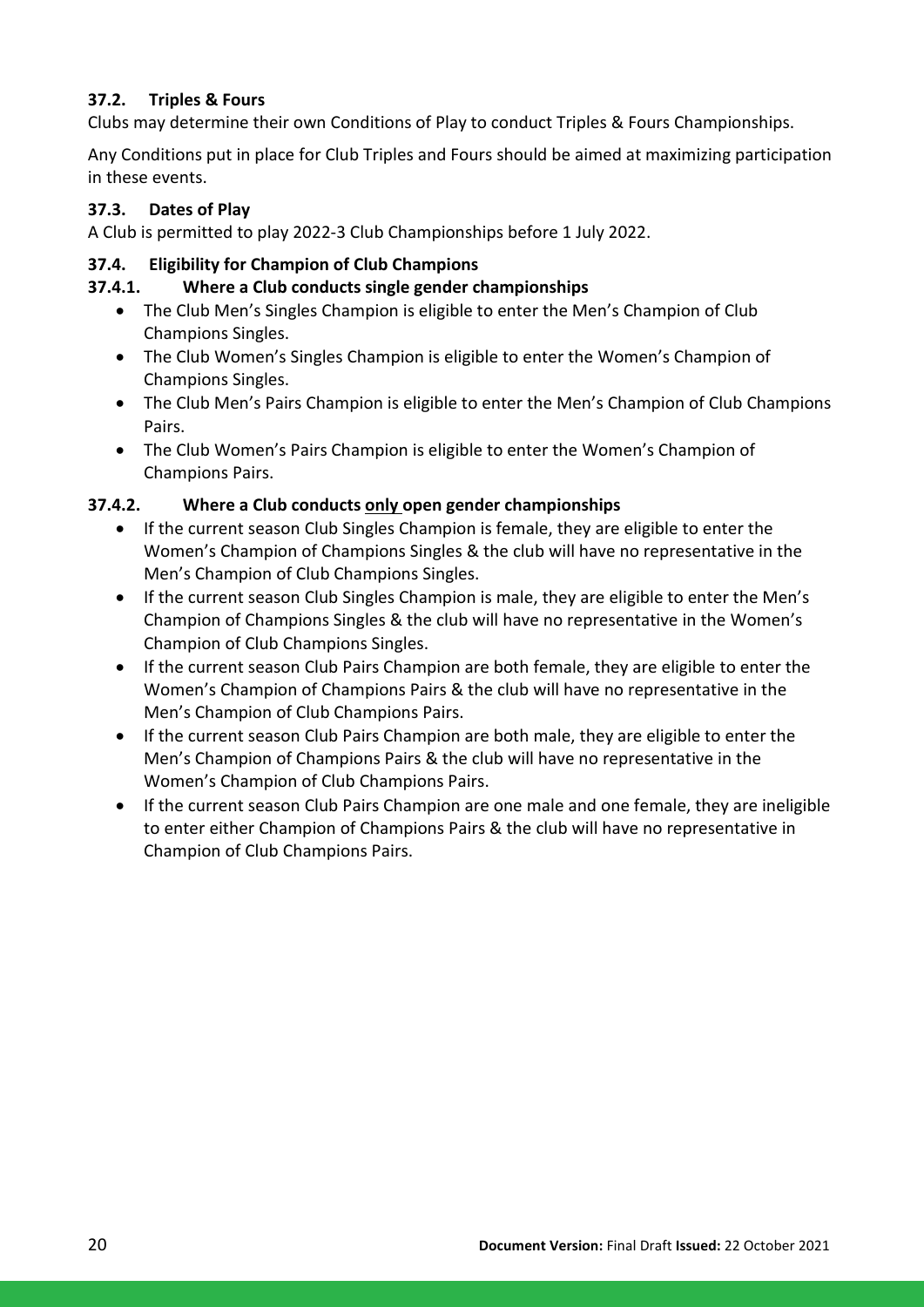# **38. Determining Section Winners in Singles / Teams Games**

In each match of sectional play points shall be awarded as follows:

- Win 3 Points (Player/team scoring the highest number of shots)
- Tie (Draw) 1 Point (Both players/teams score equal number of shots)
- Loss 0 Points (Player/team scoring the lesser number of shots)

The winner of the Sectional Series of Matches shall be determined as follows:

- i. The player or team scoring the highest number of points shall be declared the winner.
- ii. If two or more players or teams are equal on points, the player or team with the largest difference between 'total shots for' and 'total shots against' shall be the winner.
- iii. If there is still a tie, the player or team with the lowest 'total shots against' shall be the winner.
- iv. If two players or teams remain tied, the winner of the match between those teams/players shall be declared the winner.
- v. If there is still a tie the team with the higher number of ends won (does not apply to singles player) shall be declared the winner.

### **39. Match Durations**

The following durations shall apply to all Championship Events unless otherwise stated in event specific Conditions of Play.

Where 3 sectional rounds are to be played in a day, a reduced match duration may be used.

#### **39.1. Singles**

All matches shall be 25 shots up. Shots in excess of 25 do not count.

There are no reduced durations for sectional matches in singles.

### **39.2. Pairs**

All matches to be played as 4 bowls per player, played in the order lead 2 bowls, skip 2 bowls and repeat.

Matches shall be played over 21 ends.

Where 3 sectional rounds are to be played in a day matches shall be played over 15 ends.

### **39.3. Triples**

All matches to be played as 2 bowls per player.

Matches shall be played over 25 ends

Where 3 sectional rounds are to be played in a day matches shall be played over 21 ends.

### **39.4. Fours**

All matches are to be played as 2 bowls per player

Matches shall be played over 21 ends.

Where 3 sectional rounds are to be played in a day matches shall be played over 15 ends.

### **40. Artificial Light**

Artificial light is permitted to be used during play in Championship Events.